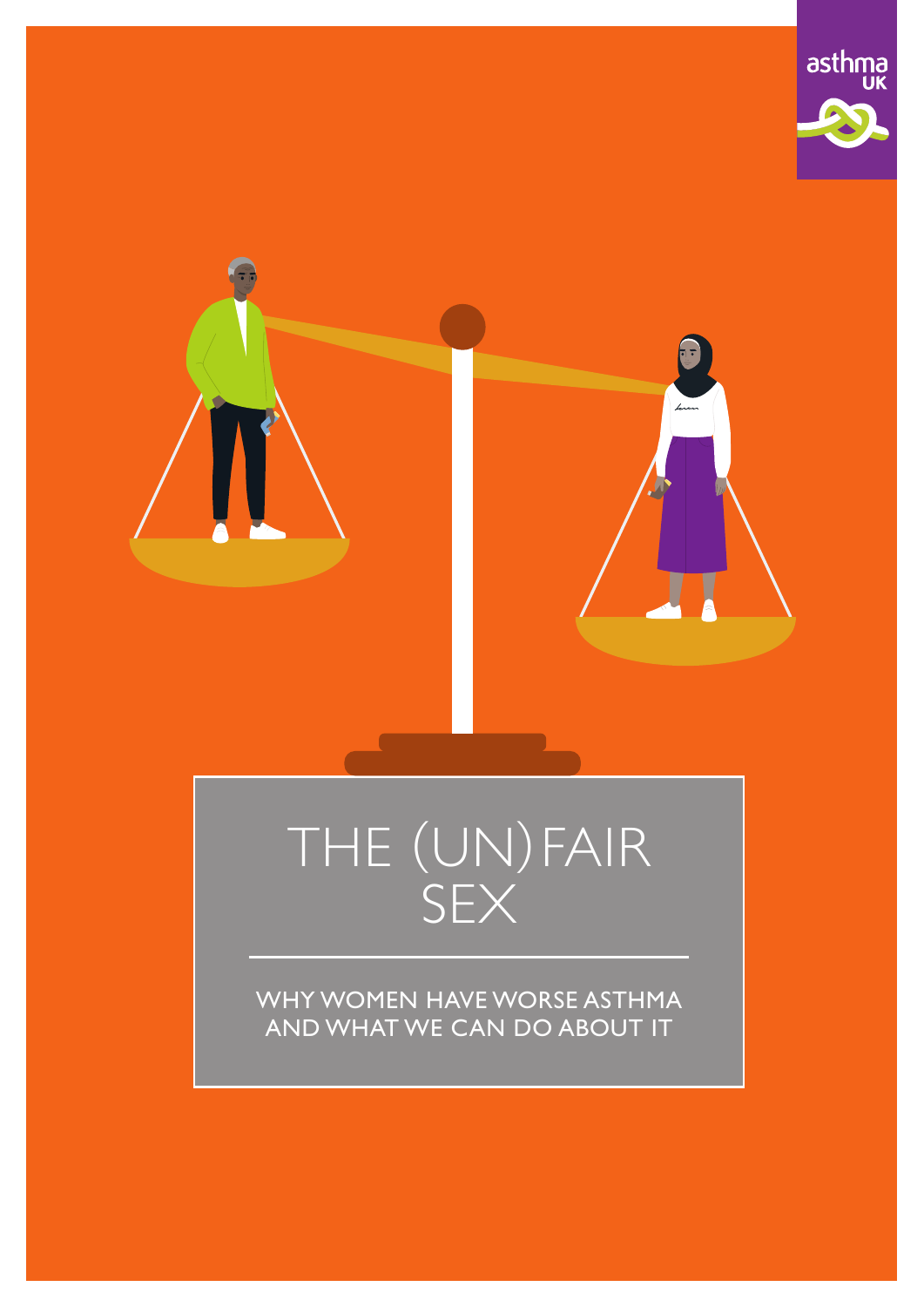We work to stop asthma attacks and, ultimately, cure asthma by funding world-leading research and scientists, campaigning for change and supporting people with asthma to reduce their risk of a potentially life-threatening asthma attack.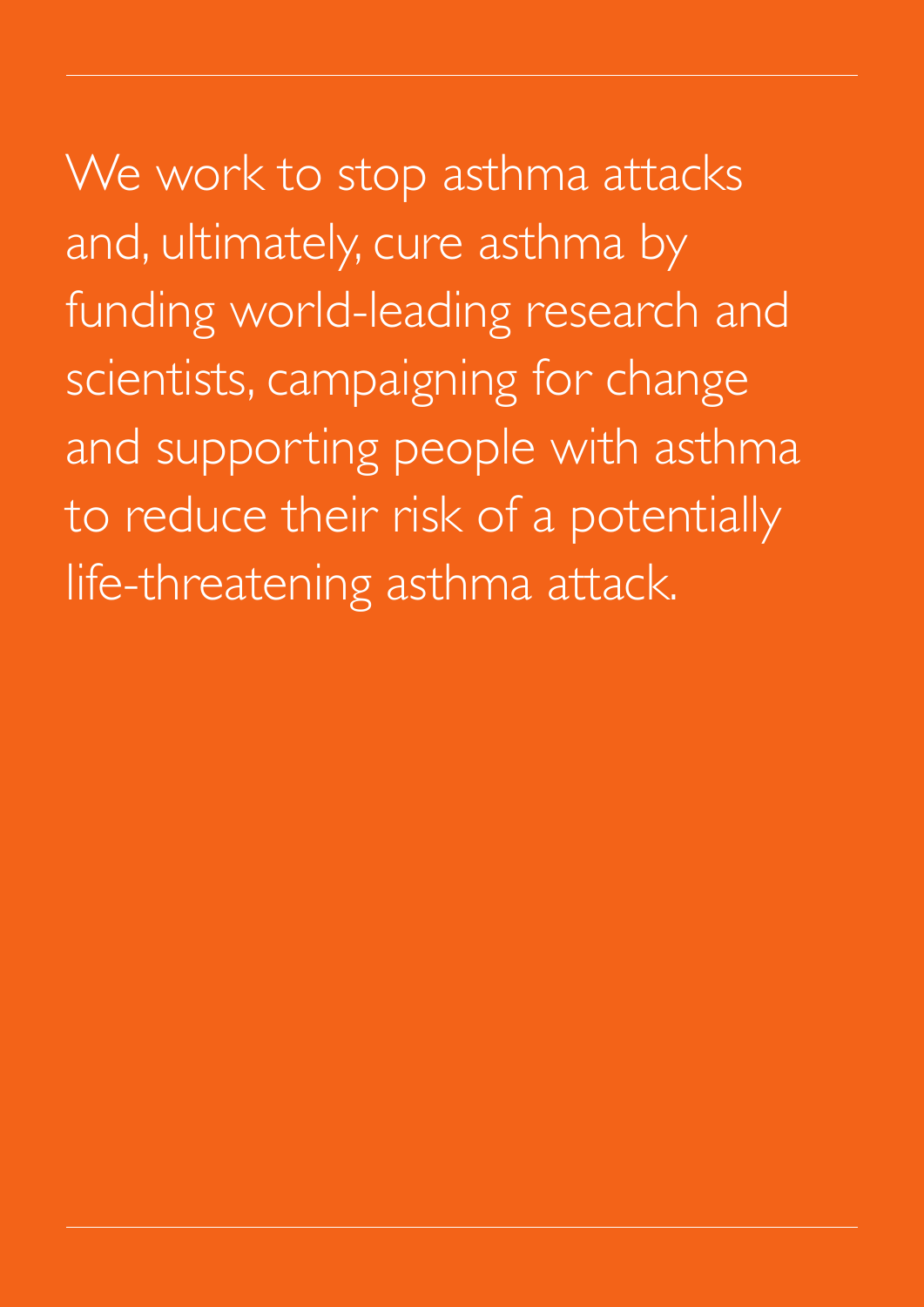# **Contents**

| Foreword                                                                                                                                                                                                    | 3                                             |
|-------------------------------------------------------------------------------------------------------------------------------------------------------------------------------------------------------------|-----------------------------------------------|
| <b>Executive summary</b>                                                                                                                                                                                    | $\overline{4}$                                |
| Current understanding of gender bias in asthma                                                                                                                                                              | $\boldsymbol{6}$                              |
| Recent developments in the field and gaps in our knowledge                                                                                                                                                  | $ 0\rangle$                                   |
| Sex hormones and airway inflammation<br>Sex hormones and airway structure/function<br>Sex hormones and obesity-linked asthma<br>Androgens as a potential therapeutic target for asthma                      | $\overline{0}$<br>$\vert \ \vert$<br>12<br> 3 |
| <b>Discussion</b>                                                                                                                                                                                           | 4                                             |
| Delivering better outcomes for women with asthma<br>Radical increase in funding to match ambition<br>Strengthening leadership and infrastructure<br>Building on past drug trials and the present innovation | 4<br> 4<br> 4<br>15                           |
| Recommendations                                                                                                                                                                                             | 16                                            |
| <b>References</b>                                                                                                                                                                                           | 17                                            |
| Acknowledgements                                                                                                                                                                                            | 23                                            |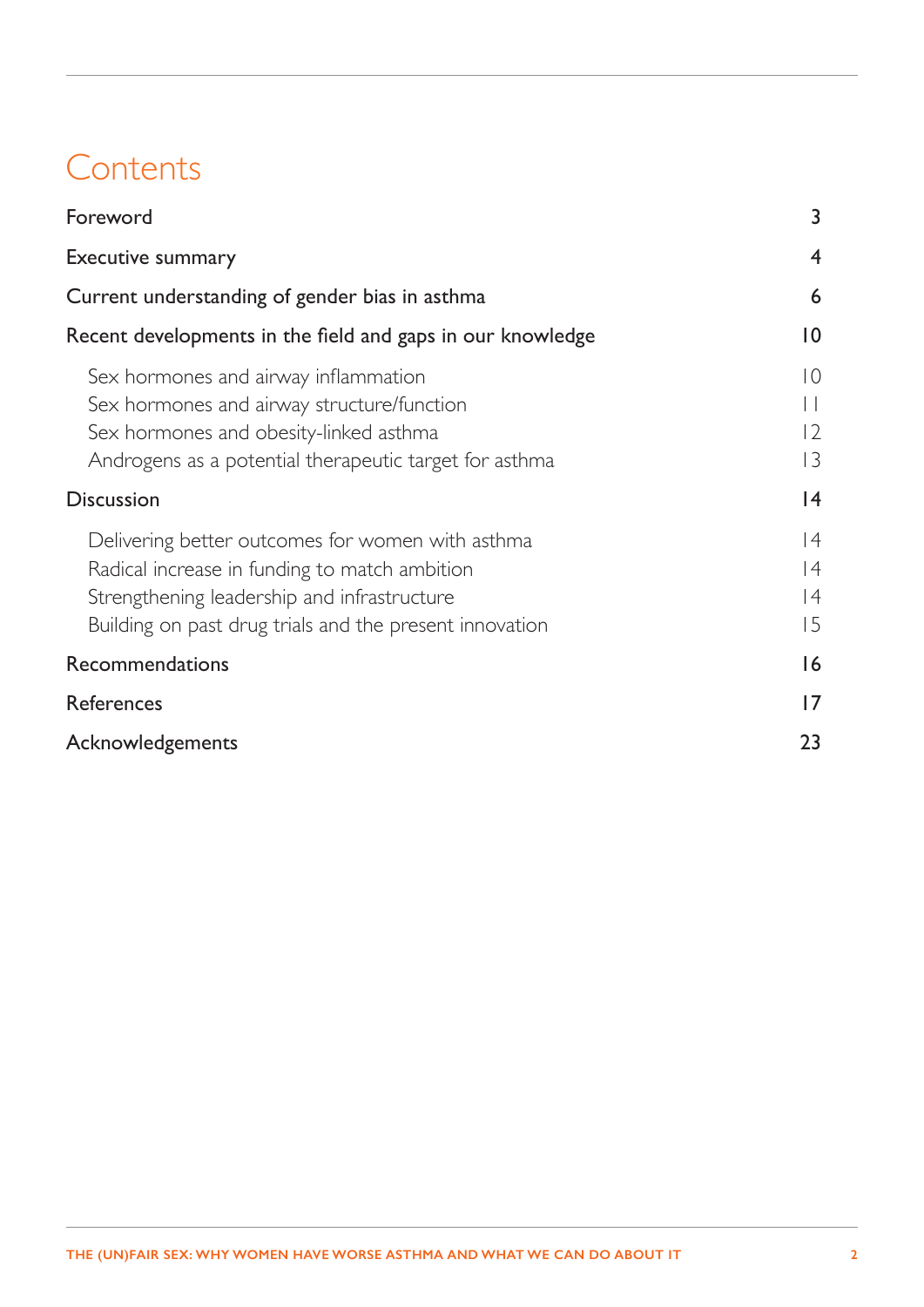# <span id="page-3-0"></span>Foreword

The last year has clearly demonstrated the devastating, global impact of a respiratory viral infection. But it has also opened the world's eyes to the speed at which collaborative science can successfully identify causes and solutions. With funding to tackle COVID-19 released at an unprecedented pace and scale, innovations in both response and vaccine development have redefined the art of the possible. The power of science to resolve a crisis has been undeniably reaffirmed.

It's now time to harness this power to solve a huge problem in asthma: the fact that women have far worse health outcomes than men. Around the world, more women than men have asthma, they experience significantly higher numbers of asthma attacks, and they're more likely to die from them. Their working lives are also disproportionately impacted by living with the condition. Yet throughout the long history of asthma – first recognised over 2,000 years ago<sup>[1](#page-17-1)</sup> – this potentially life-threatening condition has primarily been considered as affecting women and men in the same way. This, it is becoming clear, is not correct.

The 'one size fits all' approach to asthma diagnosis, management and treatment simply does not work for women with asthma. Instead, by understanding the role of sex hormones in asthma, there is the opportunity to have a transformative impact for 136 million women around the world.<sup>[2](#page-17-2)</sup> But achieving this level of change demands that the asthma research community and its funders join forces to urgently understand the issue and collaborate to identify potential treatments.

Asthma UK recently brought together the foremost asthma experts from across the world to help us understand and articulate the research that's needed to correct these gender-based inequalities. This report summarises the latest science and outlines the immediate steps which can be taken to radically improve our understanding of why women often have worse asthma, and what can be done to reduce asthma attacks and save lives.

If we harness the powers of science and global collaboration, this kind of ambitious transformation for people's lives is within our reach. Now is the time to lead the way in unravelling the role of gender difference in one of the world's most widespread chronic conditions.



**Sarah Woolnough** Chief Executive, Asthma UK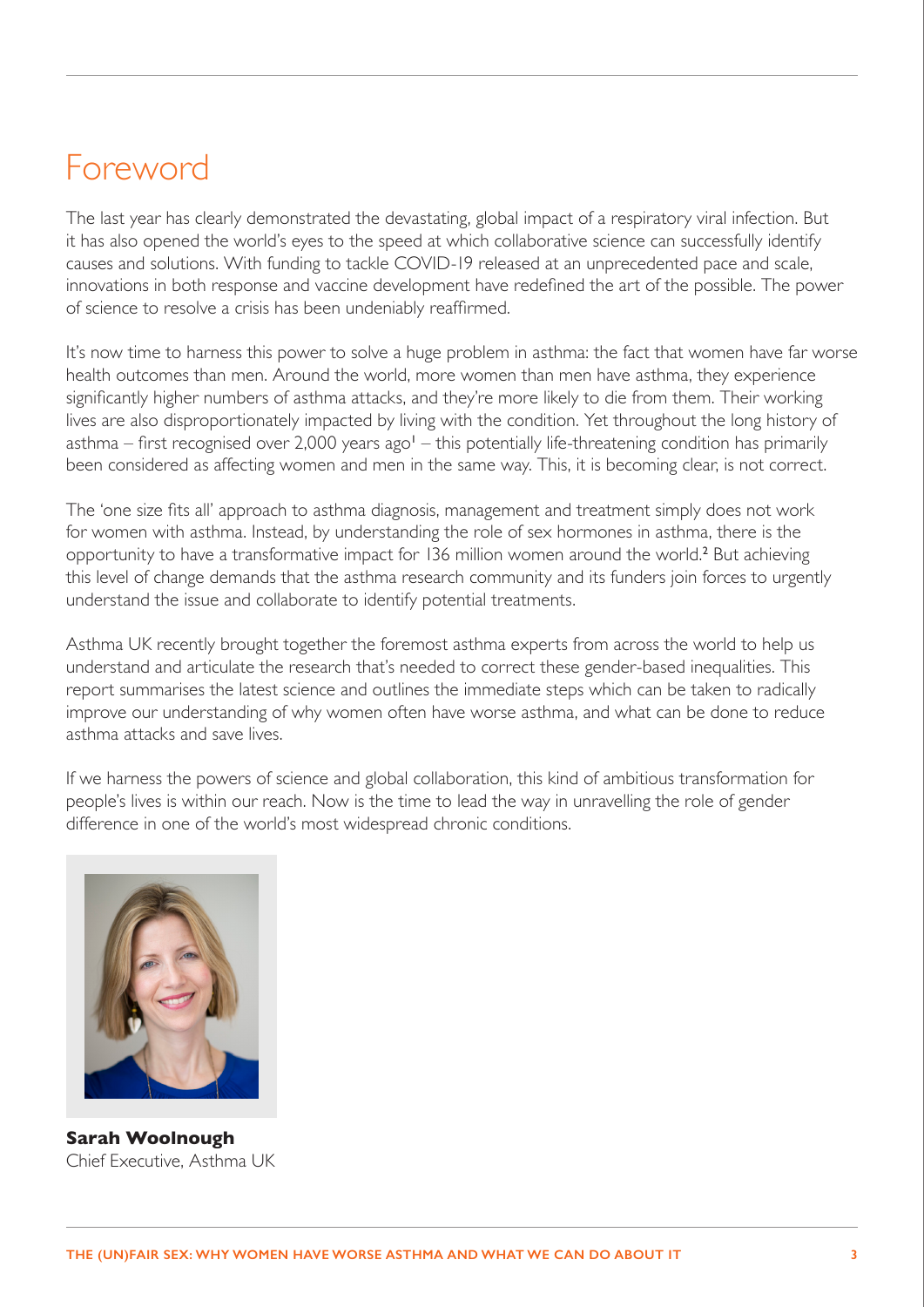# <span id="page-4-0"></span>Executive summary

Globally, there are 136 million women with asthma.[2](#page-17-2) Not only is the condition more common among women, but women are having more severe symptoms and are more likely to die from their asthma. In many cases, women experience a significant worsening of symptoms around menstruation and are at risk of potentially fatal asthma attacks every month.

The difference between how asthma affects men and women throughout their lives is striking. In childhood, asthma is more prevalent and severe in boys. However, after puberty, the situation reverses and asthma becomes more prevalent and severe among women.<sup>[3](#page-17-3)-[5](#page-17-4)</sup> Furthermore, many women experience a change in symptoms at key moments of hormonal change – with some women also experiencing severe, life-changing deterioration of symptoms during and after menopause.

Asthma in women is clearly affected by cyclical hormone fluctuation, by birth control medication and hormone replacement therapy, and by pregnancy and menopause.[3](#page-17-3) These significant sex disparities, including differences in in how often asthma occurs in women, the symptoms they present, response to therapies, and health outcomes, support the important role sex hormones play in the development of asthma.

There are multiple mechanisms through which sex differences in asthma may occur, yet they're poorly understood. They include sex-specific genetic differences in asthma risk, down-regulation of type 2 inflammation – a type of allergic response which exacerbates asthma – by the male androgen hormones, stimulation of type 2 inflammation by the female hormone oestrogen, and an increased susceptibility of women to develop late-onset asthma due to obesity.<sup>[3](#page-17-3)</sup>

Understanding sex-related differences in asthma would pave the way for the development of new, more precise, targeted interventions and enable clinicians to utilise existing treatments more effectively. Globally, the impacts could be vast and transformative.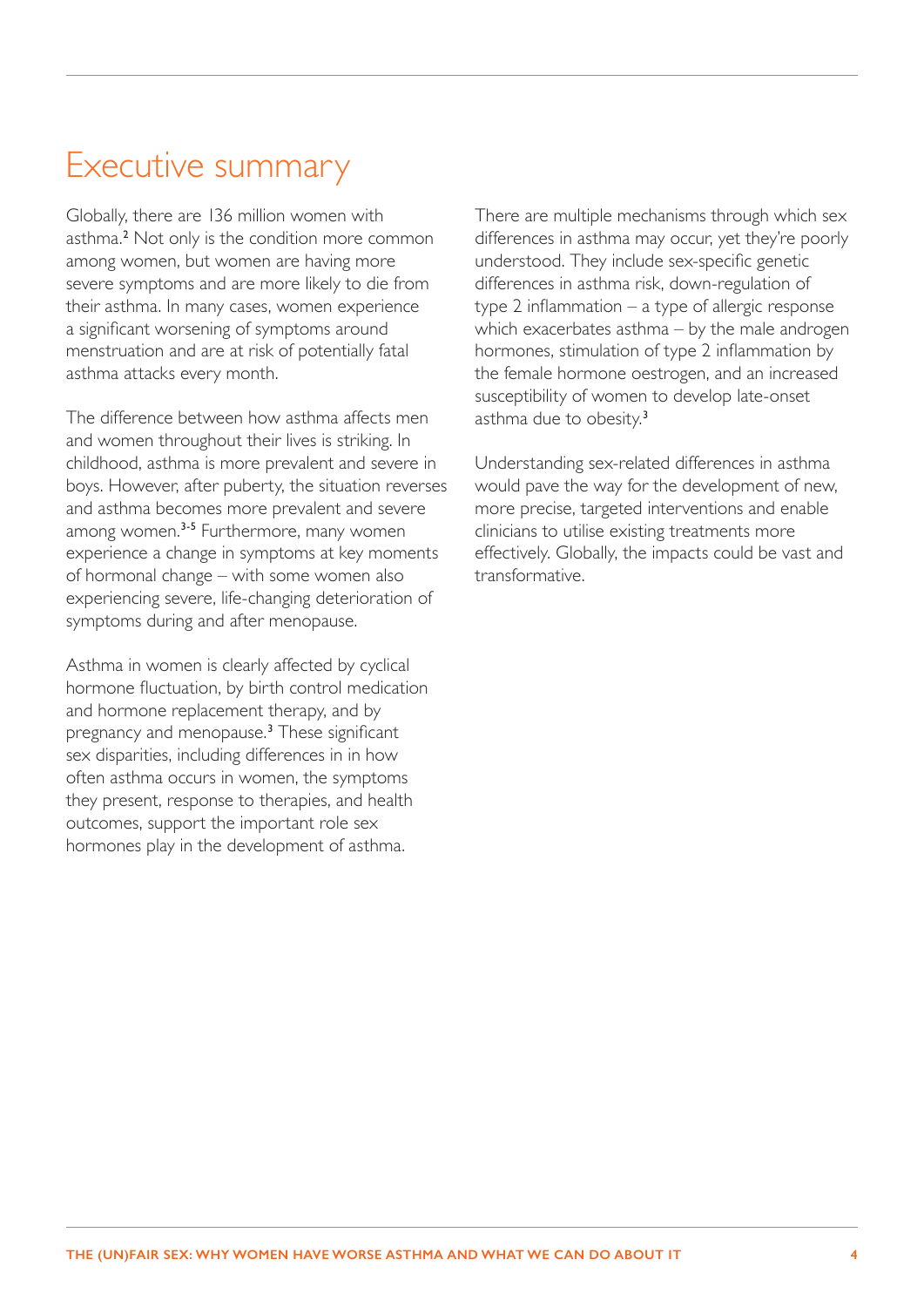To enhance our understanding of the role of sex hormones in asthma we recommend the following:

### **Funders**



### **Immediate large-scale funding call**:

to investigate the influence of sex and gender differences on adult asthma.



# **Fund a global team science approach**:

develop a new funding call for an international public-private consortium. Academia and industry partners must come together to break through the complex, precompetitive knowledge gaps which must be filled before new, gender-based diagnostics and therapeutics can be identified and/or developed.

**Look for gender inequality: mandate** all future studies to analyse their datasets by gender to identify differences affecting women. Set up funding to enable the re-analysis of existing datasets.



# **Invest in leadership**: appoint experienced leaders in major research bases to bring equality to asthma research and drive the creation of large

collaborations aimed at deepening our scientific understanding of the role of sex hormones in asthma.

**Develop infrastructure**: invest in the ₩H creation of repositories of human clinical samples from well-defined healthy and asthmatic individuals to enhance research into mechanisms of asthma and translational research. Utilise -omics technologies to create stratified datasets to identify novel mechanisms and new therapeutic targets.



**Connect high-value datasets**: identify existing datasets that can be linked to create the numbers needed and leverage the power of data science to rapidly advance

our understanding of the importance of gender difference in asthma.

### **Researchers, innovators and industry**



**Map the way forward**: publish a scientific roadmap for investigating sex hormones and asthma in women, identifying key research questions to answer with

clear diagnostic and therapeutic goals identified.



**Re-analyse historical data**: encourage industry leaders, clinical trial companies, medical communication agencies and key

opinion leaders to work together and re-analyse historical clinical trial data to find answers to some of the key questions.



**Mobilise the community: set up an** American Thoracic Society/European Respiratory Society Taskforce on sex hormones and asthma and agree how priority areas for research will be taken forward.



### **Create cross-disciplinary**

**collaborations**: drive the development of new collaborations across disciplines, particularly endocrinology, by hosting a symposium at major conferences or secure funding for a standalone Keystone Symposium or Gordon Research conference.



**Engage innovators:** leverage data collected by digital health companies who are supporting women through their menstrual cycles, and seek to co-create technological solutions that can improve the lives of women with asthma.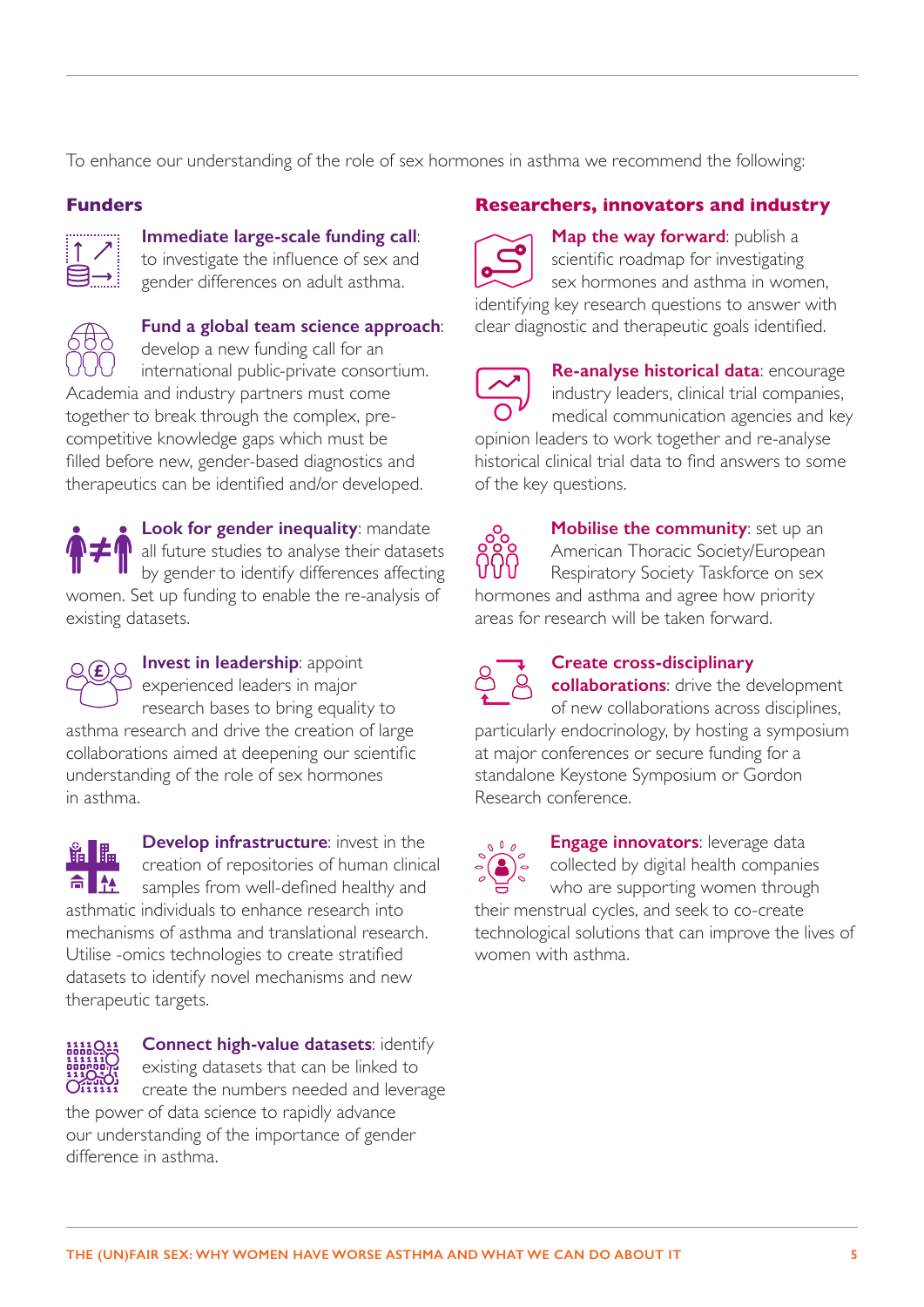# <span id="page-6-0"></span>Current understanding of gender bias in asthma

I feel like you get brushed off because you're pregnant and random things happen when you are pregnant…"

Anon

There are over [2](#page-17-2)62 million people with asthma;<sup>2</sup> a multifactorial disease with allergic, infectious and/ or environmental triggers which have an effect on both the immune system and structural cells of the airways.

Clinical and epidemiologic studies in children and adults suggest a role for sex hormones in the development of asthma.<sup>[3-](#page-17-3)[5](#page-17-4)</sup> The increase in asthma prevalence in females starting at puberty, and changes in asthma symptoms which are associated with fluctuations in hormones during menstruation, pregnancy, and menopause suggest a causative role for female sex hormones, such as oestrogen. The obesity-asthma association is also stronger among women than men.[6](#page-17-5) Finally, a drop in asthma incidence observed in and around puberty in males suggests a possible protective effect of male sex hormones such as testosterone.[7](#page-17-6)

Results from animal asthma models support these findings; male mice develop less severe allergic asthma than female mice.[8](#page-17-7) Female sex hormones may therefore contribute to the onset, progression and exacerbation of asthma, whereas there is an accumulation of evidence that supports the protective action of male hormones, in particular androgen receptor signalling, during puberty and in adulthood.<sup>[9](#page-17-8)</sup>

#### **Asthma in women: the statistics**

- Asthma is more prevalent and severe in women<sup>[10](#page-17-9)</sup>
- Women are less likely to recover completely from asthma than men<sup>[11](#page-17-10)</sup>
- Poorly controlled asthma causes worse quality of life in women than men<sup>[12](#page-17-11)</sup>
- Women have more frequent and severe asthma symptoms, poorer quality of life, greater healthcare utilisation, greater likelihood of hospitalisation, and a higher mortality rate than men<sup>[13](#page-18-0)</sup>
- **Women aged 20-50 years are three times more likely than men to be admitted to hospital for asthma**[14](#page-18-1)
- 20-25% of women with asthma have premenstrual asthma[3](#page-17-3)
- 68% of women with premenstrual asthma have previously been hospitalised<sup>[15](#page-18-2)</sup>
- 30% of women with asthma report worsening asthma severity and loss of disease control during pregnancy<sup>[3](#page-17-3)</sup>
- **Asthma is 5-7 times more common in obese**  women (>11 years)<sup>[16](#page-18-3)</sup>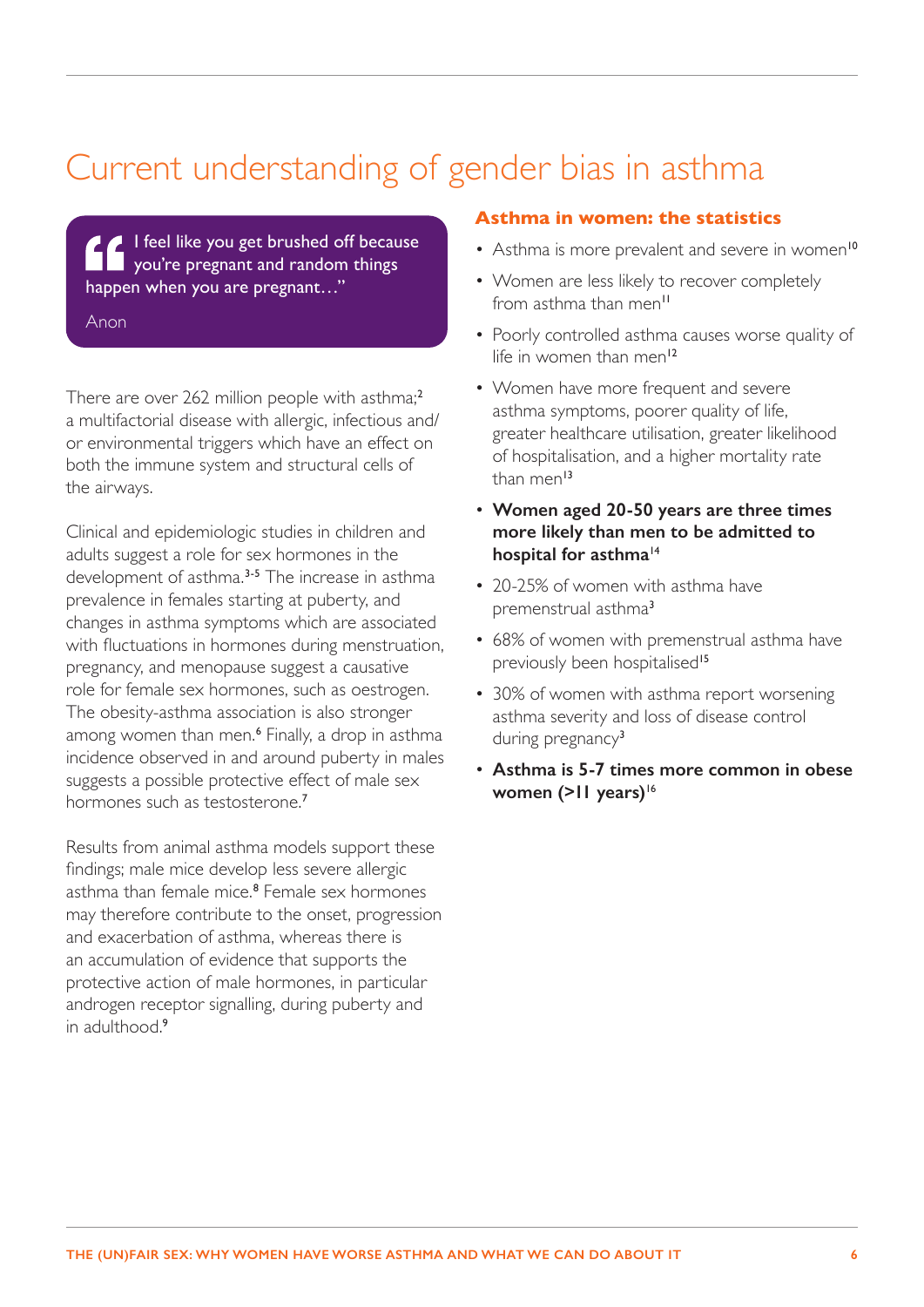#### **Asthma is more common among women than men**

Asthma is caused by complex pathological processes that affect the airways. Before ten years of age, more boys than girls have asthma, but following puberty things change and women are twice as likely to develop asthma than men.<sup>[17](#page-18-4)</sup>

#### **Asthma is more severe among women than men and causes more death**

Rates of admissions to hospital for asthma are similar by sex in the early teenage years but are **three times higher in women than in men aged 20-50 years**. [14](#page-18-1) Women have more frequent and severe asthma symptoms, poorer quality of life, greater healthcare utilisation, greater likelihood of hospitalisation, and a higher mortality rate.<sup>[13](#page-18-0),[17](#page-18-4)</sup>

#### **The menstrual cycle can play a key role in the development of asthma**

Asthma is influenced by the rise of female sex hormones during puberty, and then fluctuating levels during monthly menstruation cycles. Female hormones can also trigger asthma symptoms during perimenopause (the time leading up to menopause).<sup>[15](#page-18-2)</sup>

For many women asthma can deteriorate significantly during the perimenstrual period, a phenomenon known as perimenstrual asthma or PMA. Women with pre-menstrual worsening of asthma report that the most significant symptoms that worsen during this time are shortness of breath, wheezing and chest tightness. Of women with PMA, up to 68% have previously been hospitalised for their asthma. They also report increased use of oral corticosteroids and increased healthcare utilisation compared to women without PMA.[15](#page-18-2)



#### *Figure 1: Asthma mortality in the UK, 2001-19*

Data via Office for National Statistics (ONS), National Records of Scotland and the Northern Ireland Statistics and Research Agency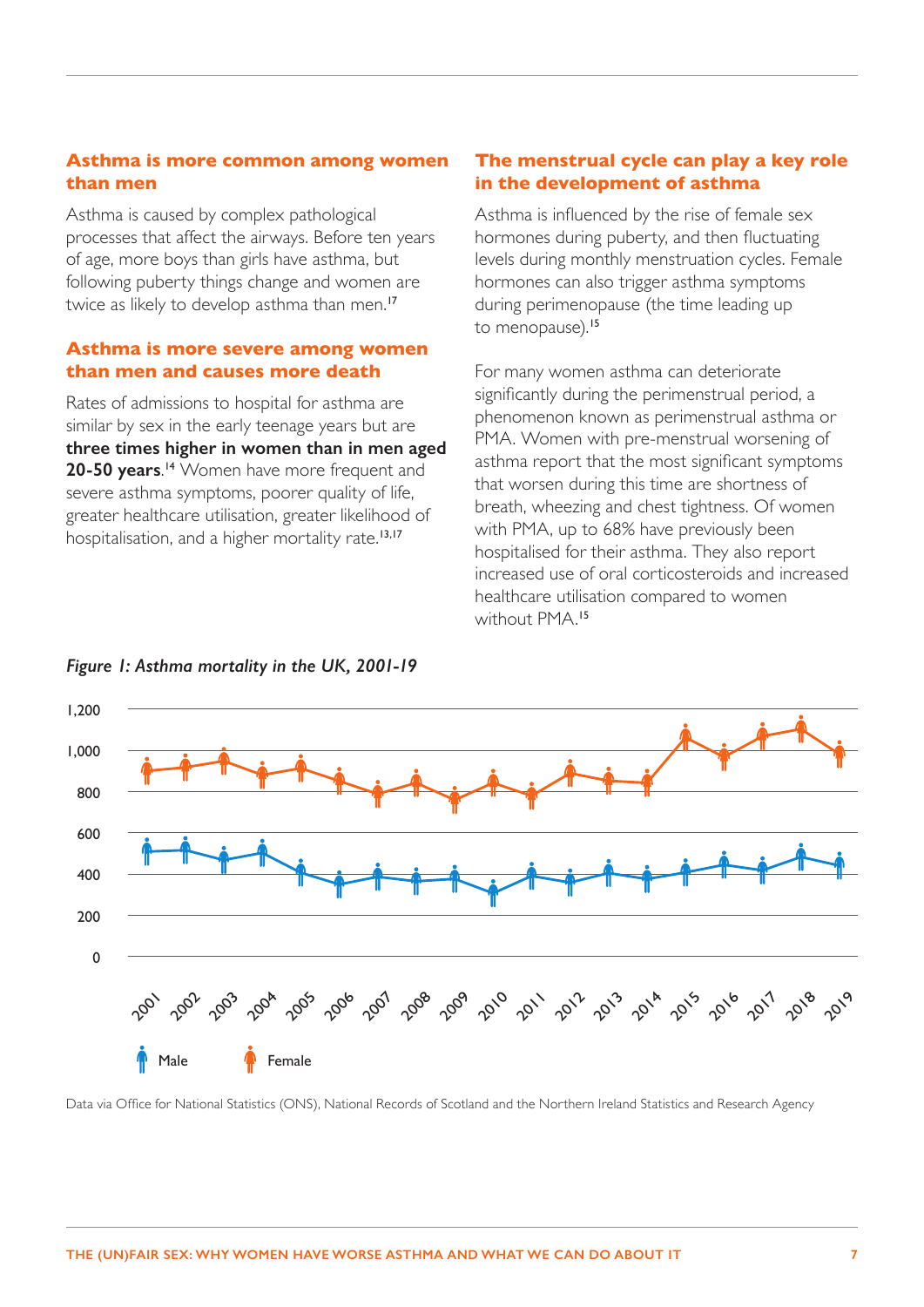#### **Pregnancy and asthma symptoms**

The effect of pregnancy on asthma is variable: symptoms worsen in about one-third of pregnant women and improve in about one-quarter. Mild asthma is likely to improve, whereas more severe forms of the disease frequently worsen. During the last 4 weeks of gestation, asthma generally improves, and exacerbations are not common during labour and delivery.<sup>[18](#page-18-5)</sup>

I just thought this is weird, that whilst I am pregnant there is obviously something in my body that just reacts to my asthma… but I've never really understood why."

Anon

#### **The effect of menopause on asthma**

Women with asthma may also experience different hormonal states as they transition through menopause. During the perimenopausal period there is a significant decline in lung function; however, once the menopause has occurred there appears to be a protective effect on asthma. Postmenopausal women present a significantly lower risk of developing asthma for the first time than premenopausal women of similar age. In contrast, the risk of severe asthma continues to increase in men after the age of 45 years.<sup>[19](#page-18-6)</sup>

If I'm not mistaken during pregnancy it got worse... but that's what  $\mathsf I$  can't understand, why it is better in menopause, not that I am complaining!"

Anon

#### **How treatment with hormones affects the development of asthma**

The effect of hormone replacement therapy (HRT) on asthma is controversial. HRT has been associated with an increased risk of hospital admission for asthma. However, neither the discontinuation nor re-initiation of HRT in the postmenopausal period was shown to have any effect on asthma.<sup>[18](#page-18-5)</sup>

Studies have demonstrated a role for both exogenous oestrogen and progesterone in the management of PMA. Oral contraception reduces asthma symptoms, improves pulmonary function, and improves asthma control in women with PMA.[18](#page-18-5)

#### **The role of obesity in the development of asthma in women**

Studies have shown an association between a high body mass index and asthma.[20](#page-18-7) Obese patients have a higher risk of exacerbations and poorer asthma control; and positive effects of weight loss on outcomes related to asthma have been confirmed.[21](#page-18-8) According to the Global Burden of Disease Study 2017, a high body mass index has accounted for the most deaths caused by asthma since 2013 and contributed the most to disability adjusted life years since 2003.<sup>[22](#page-18-9)</sup> The obesity-asthma association is stronger among women than men.<sup>[6](#page-17-5)</sup>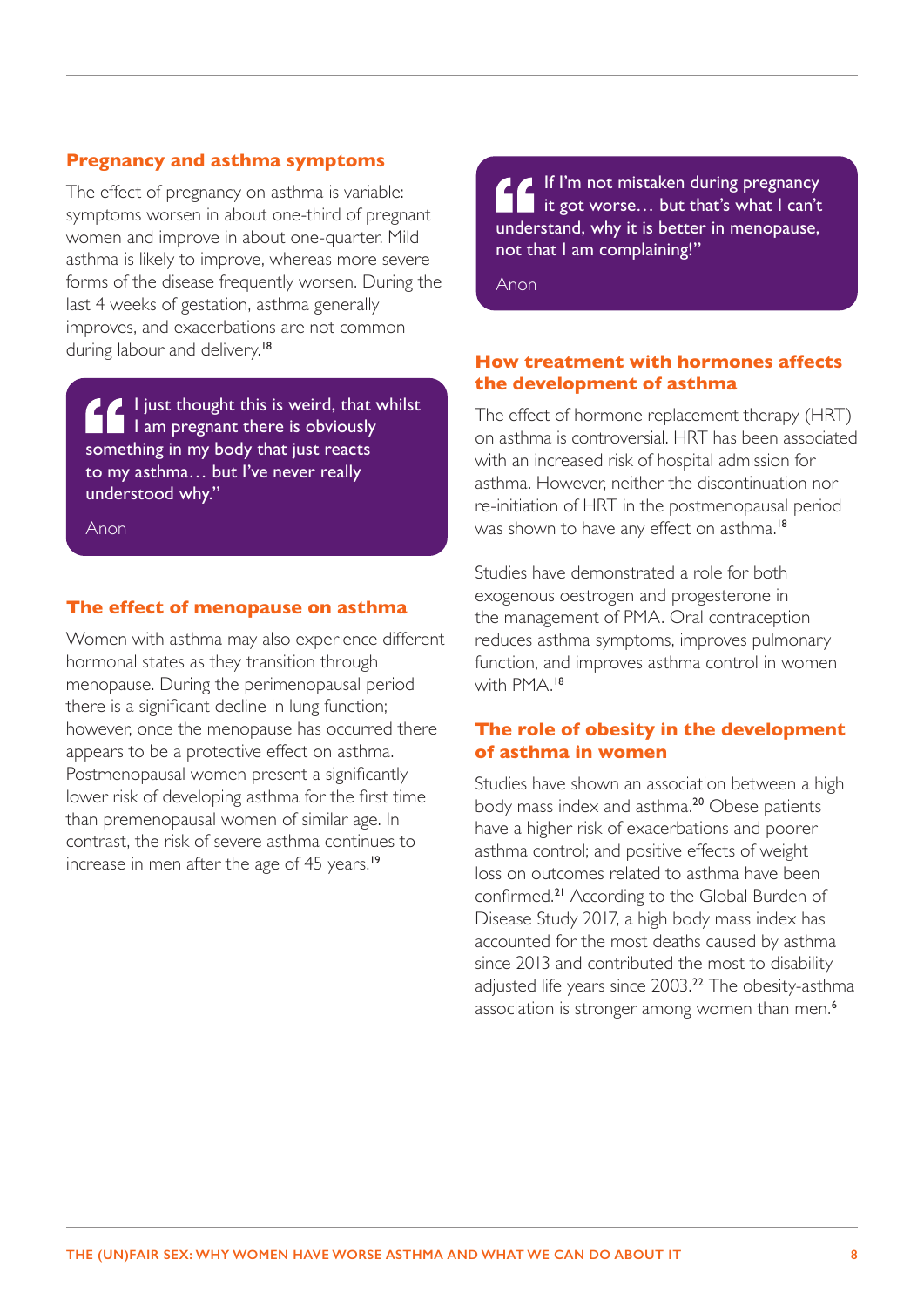#### *Case study: Diane Hobbs*

Diane, aged 34 and living in Scotland, has had asthma since childhood.

I was first diagnosed at 4 years old, but later on, when I was a teenager, that diagnosis was changed to severe asthma. I kept a diary to try to work out what was triggering my attacks in the hope of trying to bring it under control, and that's when I discovered that all of the worst attacks followed my menstrual cycle.

Every month, I have a flare-up. I get itchy lungs, have difficulty breathing and I start to feel really poorly. Like clockwork, my peak flow will drop from 550 to 250, the wheezing starts and two days later I get my period.

When I first noticed this pattern, I immediately spoke to my doctor at the time. Instead of him taking my concerns seriously, he dismissed the idea that my asthma could be linked to my cycle. That doctor left me feeling shamed and confused and it meant I didn't feel comfortable enough to broach the subject again.

A few years later, when I had my two children, I noticed that during my pregnancy and the whole time I was breastfeeding my asthma symptoms practically disappeared. However, the moment I stopped breastfeeding and my menstrual cycle returned, the symptoms immediately reappeared.

After yet another hospital admission, my mum brought it to the attention of my new consultant who was shocked at the prior treatment I had received and started me on some hormone replacement therapy to try and improve my symptoms.

I feel like I have spent half of my life in the hospital and it is just so frustrating to go through these sudden, dramatic changes in my health.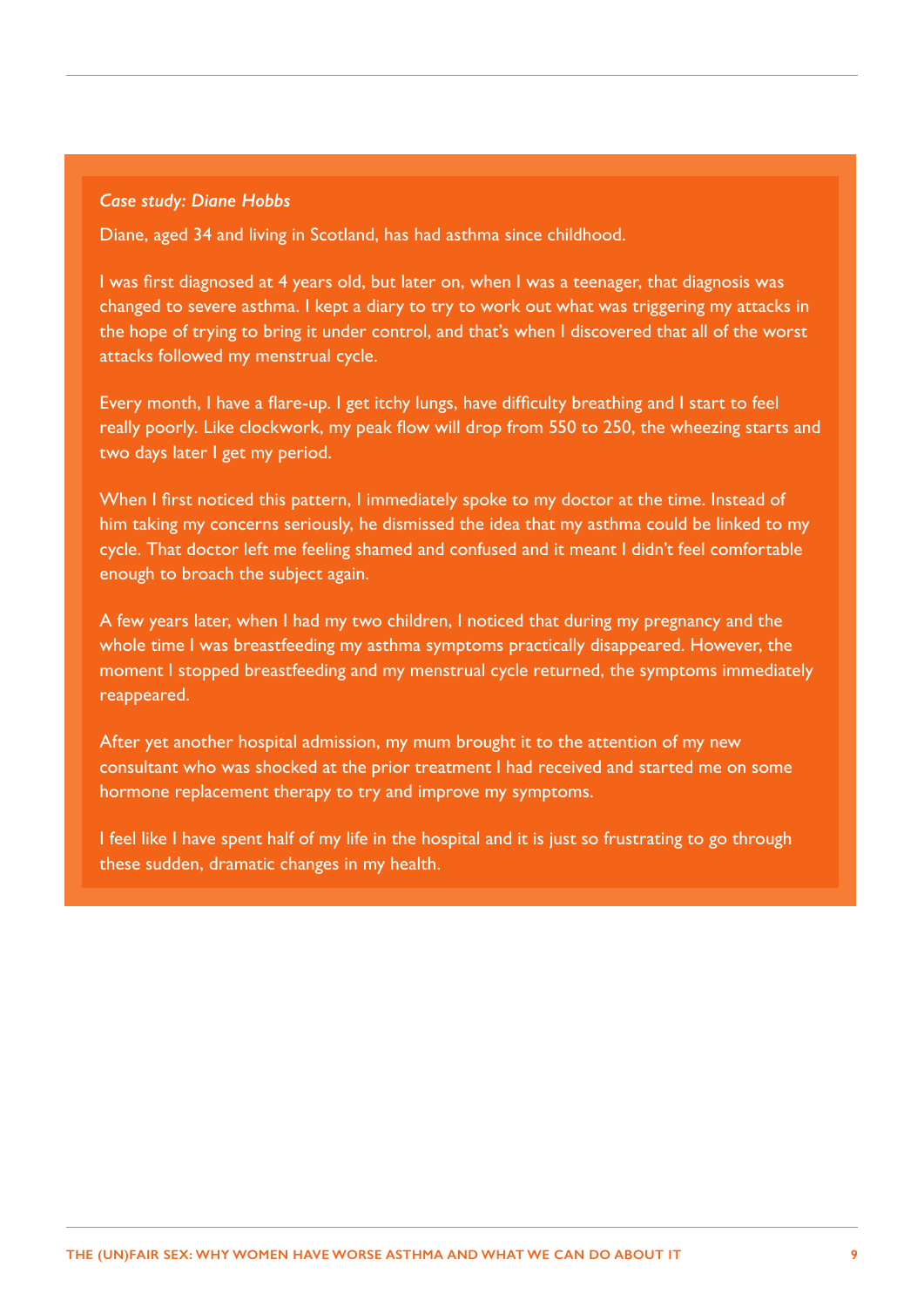# <span id="page-10-0"></span>Recent developments in the field and gaps in our knowledge

Findings from recent studies have suggested that increasing our understanding of how sex hormones are able to regulate asthma may lead to the identification of pathways to be targeted by new therapeutic drugs.

In late 2020, Asthma UK and the British Lung Foundation hosted a meeting to bring together global leaders in the field of sex hormones and asthma, together with industry and funders (see Acknowledgements). Participants explored four key areas of interest, identified some of the urgent research questions and discussed potential recommendations.

#### **Recent developments: Sex hormones and airway inflammation**

The effects of sex hormones on asthma symptoms and progression are complex.

Oestrogen receptors are found on numerous cells of the immune system, and oestrogen appears to promote an immunological response in the direction of allergy development.<sup>[23](#page-18-10)</sup> This allergic sensitisation, at least in animal models, occurs not only following exposure to endogenous oestrogens but also exposure to xeno-oestrogens (i.e. foreign oestrogens) from environmental pollutants such as plastic and pesticides.[24](#page-18-11)



#### **Figure 2: Regulation of airway inflammation by sex hormones**

Innate lymphoid cells (ILCs) are recently discovered cells important in initiating inflammatory responses. Group 2 ILCs (ILC-2) are increased in allergic responses, with asthmatic women having higher circulating ILC-2 cells compared to asthmatic men. ILC-2s release cytokines, such as IL-5 and IL-13, which stimulate eosinophils, B-cells and mast cells, resulting in airway inflammation. Androgens (eg testosterone) negatively regulate ILC-2 cells, in turn reducing airway inflammation. Oestrogen has the opposite affect. Oestrogen may also directly affect the recruitment of eosinophils to the lungs. Adapted from *Sex hormones in asthma* presentation – Jean-Charles Guéry, Academia Europaea, Nov 6, 2018 and 'Hormones, sex and asthma,' – Dawn Newcomb et al., *Annals of Allergy, Asthma & Immunology*, 120:5 488-494 (2018). DOI: 10.1016/j.anai.2018.01.016.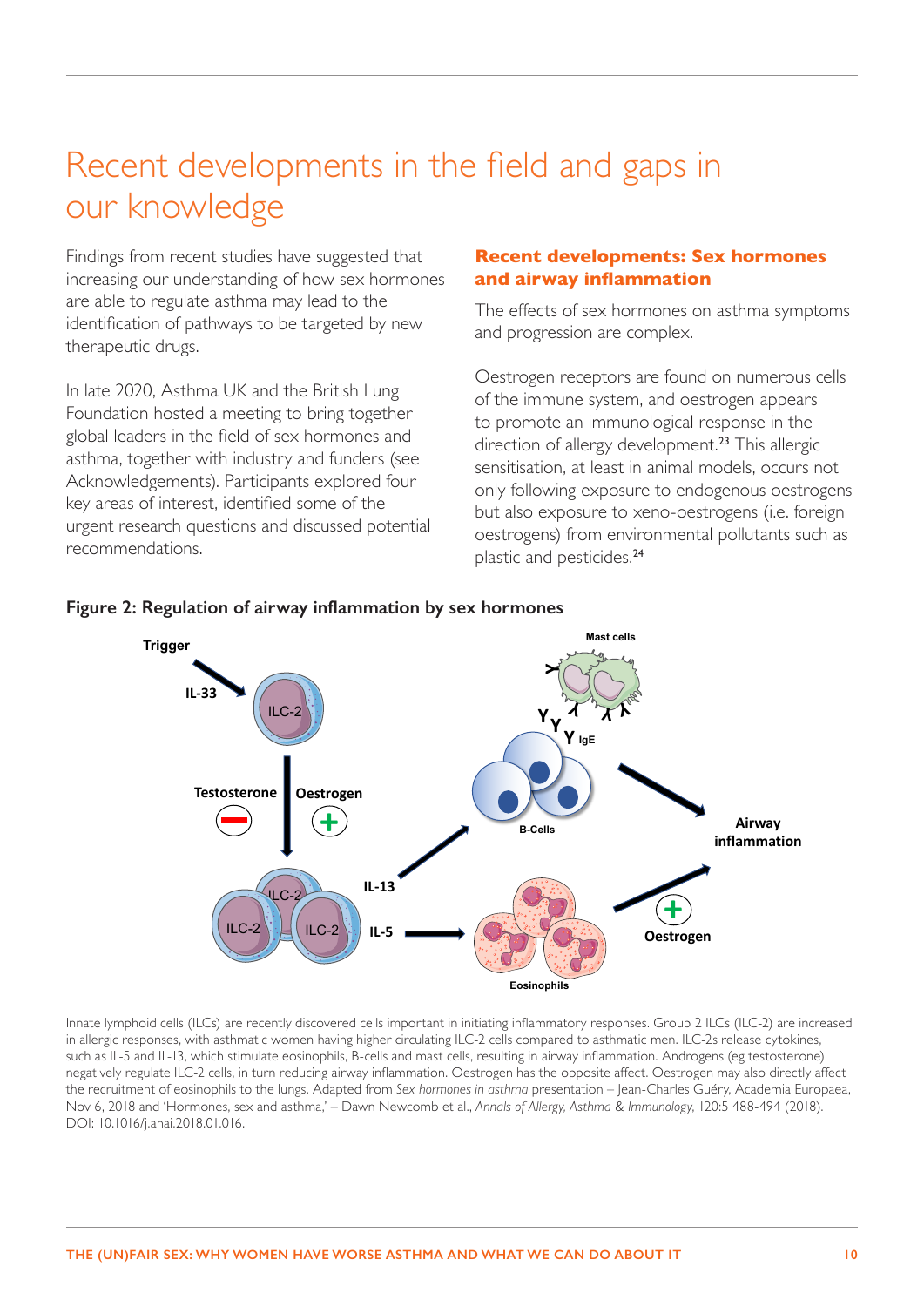<span id="page-11-0"></span>Although present in both sexes, androgens play a role in male traits and reproductive activity (e.g. testosterone). Recent evidence suggests that increased androgen receptor expression is beneficial in asthma. In murine asthma models, loss of androgen receptor is associated with increased susceptibility to asthmatic airway inflammation and bronchoconstriction.[25](#page-18-12)-[27](#page-19-0) **Strikingly, humans with androgen receptor deficiency (androgen insensitivity syndrome) also have an approximately three-fold increased asthma risk**. [28](#page-19-1)

# **Sex hormones regulate lymphocytes during airway inflammation**

Collectively, **female sex hormones up-regulate whereas testosterone down-regulates important molecules of the inflammatory pathway**. Animal studies have provided evidence that oestrogen signalling through the alpha form of the oestrogen receptor enhances allergic airway inflammation via macrophage polarisation in the lung and bone marrow.<sup>[23](#page-18-10)</sup> There appear to be several mechanisms by which androgens regulate airway inflammation. Dihydrotestosterone inhibits group 2 innate lymphoid cell (ILC-2) proliferation and IL-33 responses and decreases IL-5 and IL-13 secretion; it also affects macrophage polarization[8,](#page-17-7)[25](#page-18-12)-[27](#page-19-0),[29](#page-19-2) and inhibits human neutrophil migration.[30](#page-19-3) This inhibition of the cells that orchestrate the allergic immune response may lead to the higher numbers of circulating ILC-2 cells in human females compared with males with asthma.<sup>[29](#page-19-2)</sup>

# **Oestrogen promotes and androgen reduces eosinophilia**

Another type of immune cell involved in the development of asthma is the eosinophil, which is one of a subset of cells termed 'granulocytes'. In type 2 eosinophilic asthma, a cascade of processes directed by type 2 cytokine producing T-cells and ILC-2 cells influences the recruitment of eosinophils into the lungs.[31](#page-19-4) **Animal models have shown that oestrogen also has an effect on granulocytes during the development of asthma and lung** 

### **function was improved when oestrogen was**

**blocked.**<sup>[32](#page-19-5)</sup> Conversely, lack of circulating androgen increased airway eosinophilia and androgen replacement reduced eosinophilia in a mouse model of asthma<sup>[27](#page-19-0)</sup>

# **Sex hormones and the immune response in asthma: Knowledge gaps**

To further our understanding of the role of sex hormones on the immune response during the development of asthma, some of the research questions that should be addressed include:

- 1. Do immune cell functions alter in parallel with sex hormone changes across the menstrual cycle in women with asthma?
- 2. Do environmental exposures to oestrogens, such as phytoestrogens, xenoestrogens/ BPA, exogenous hormone treatments or steroid medications alter immune cell function in asthma?
- 3. Do sex hormones affect the pathogenetic functions of immune and structural cells such as epithelial cells in the lung?
- 4. Does the effect of sex hormones on asthma differ depending on the underlying asthma endotype, especially for difficult to treat asthma endotypes such as neutrophilic asthma?

#### **Recent developments: Sex hormones and airway structure/function**

Inherent sex differences in the structure of the lung are apparent throughout the human life span.<sup>[33](#page-19-6)</sup> At birth, the female lung is smaller than that of the male. During puberty, the influence of testosterone and the changing shape of the thorax and respiratory muscles in males generate higher respiratory pressures than in females. However, in adulthood, lung function is higher in women. As adults age there is a loss of lung function in both sexes; however, the rate of decrease in lung function is greater in men and women are older at the onset of this decline.<sup>[33](#page-19-6)</sup>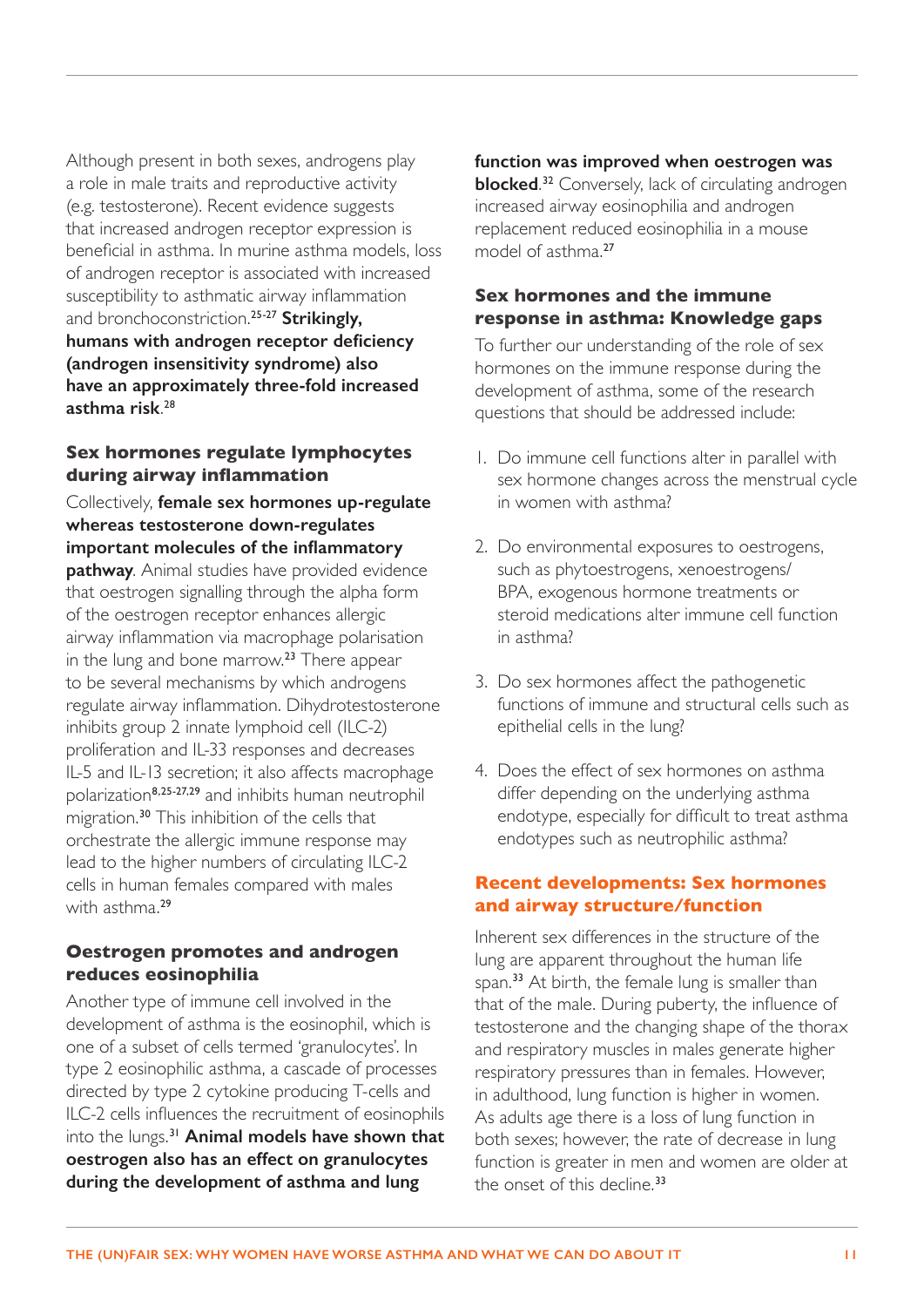# <span id="page-12-0"></span>**Protective role for oestrogen receptor beta?**

Airway smooth muscle cells are major structural cells of the lung and a key contributor to the contractile nature of airways. Remodelling of airway smooth muscle is a critical feature of asthma that influences disease severity.[34](#page-19-7) Human airway smooth muscle cells express both the alpha and beta forms of the oestrogen receptor and expression of both forms of the receptor is significantly higher in airway smooth muscle from asthmatic patients than non-asthmatic patients.[35](#page-19-8)

It is thought that the differential activation of oestrogen receptors may play a crucial role in regulating asthma. In animal models of asthma, mice lacking the oestrogen receptor beta showed exacerbated airway hyperresponsiveness and remodelling, while those lacking oestrogen receptor alpha showed reduced airway hyperresponsiveness and remodelling.[36,](#page-19-9)[37](#page-19-10) **This "protective" role of the oestrogen receptor beta during asthma may make it a potential target for novel therapies to treat asthma.**[28](#page-19-1)

# **Sex hormones and airway structure/ function in asthma: Knowledge gaps**

In order to further our understanding of the role of sex hormones on airway structure/function during the development of asthma, the following research questions should be considered:

- 1. How do sex hormones influence airway structure or function in health vs. states of inflammation and/or asthma?
- 2. Beyond oestrogen, progesterone or testosterone, is there a role for hormonal metabolites in asthma?

# **Recent developments: Sex hormones and obesity-linked asthma**

The links between obesity and asthma have been clear for some time. The prevalence of asthma is 9% in obese adults vs. 5% in non-obese adults:<sup>[40](#page-20-0)</sup> being obese increases the relative risk of having asthma 2.7-fold.<sup>[40](#page-20-0)</sup> The link between obesity and asthma in females is even more pronounced. In childhood, obesity is associated with higher asthma prevalence and morbidity in girls, but not in boys, and in females older than 11 years, **asthma is five to seven times more common in obese people compared to those of normal weight**.

# **Obese, non-eosinophilic asthma: A different phenotype?**

Obesity-related asthma often appears to have a different clinical presentation to asthma in nonobese patients and may constitute a different type of asthma. Obesity is associated with chronic low-grade inflammation including the lungs. Obese asthma patients do not respond well to treatment with inhaled corticosteroids.<sup>[41](#page-20-1)</sup> There is also a subset of obese female asthma patients who have high percentages of sputum neutrophils and more severe asthma symptoms.<sup>[42](#page-20-2)</sup> Understanding these different phenotypes of asthma may lead to personalised and more effective treatment for people living with asthma.

#### **Adipose hormone FABP4: A link between obesity and asthma?**

Recent studies have identified that **fatty acid binding protein 4 (FABP4), one of the most abundant proteins in adipocytes**[43](#page-20-3) **which is also expressed by eosinophils in allergen-exposed lungs, plays a proinflammatory role in the development of allergic asthma**. [44](#page-20-4) In humans, serum levels of FABP4 increase with obesity and females exhibit higher circulating FABP4 levels than males,[45](#page-20-5) perhaps suggesting differences in adipose depot contributions and/or the involvement of sex hormones in the regulation of secretion.<sup>[46](#page-20-6)</sup>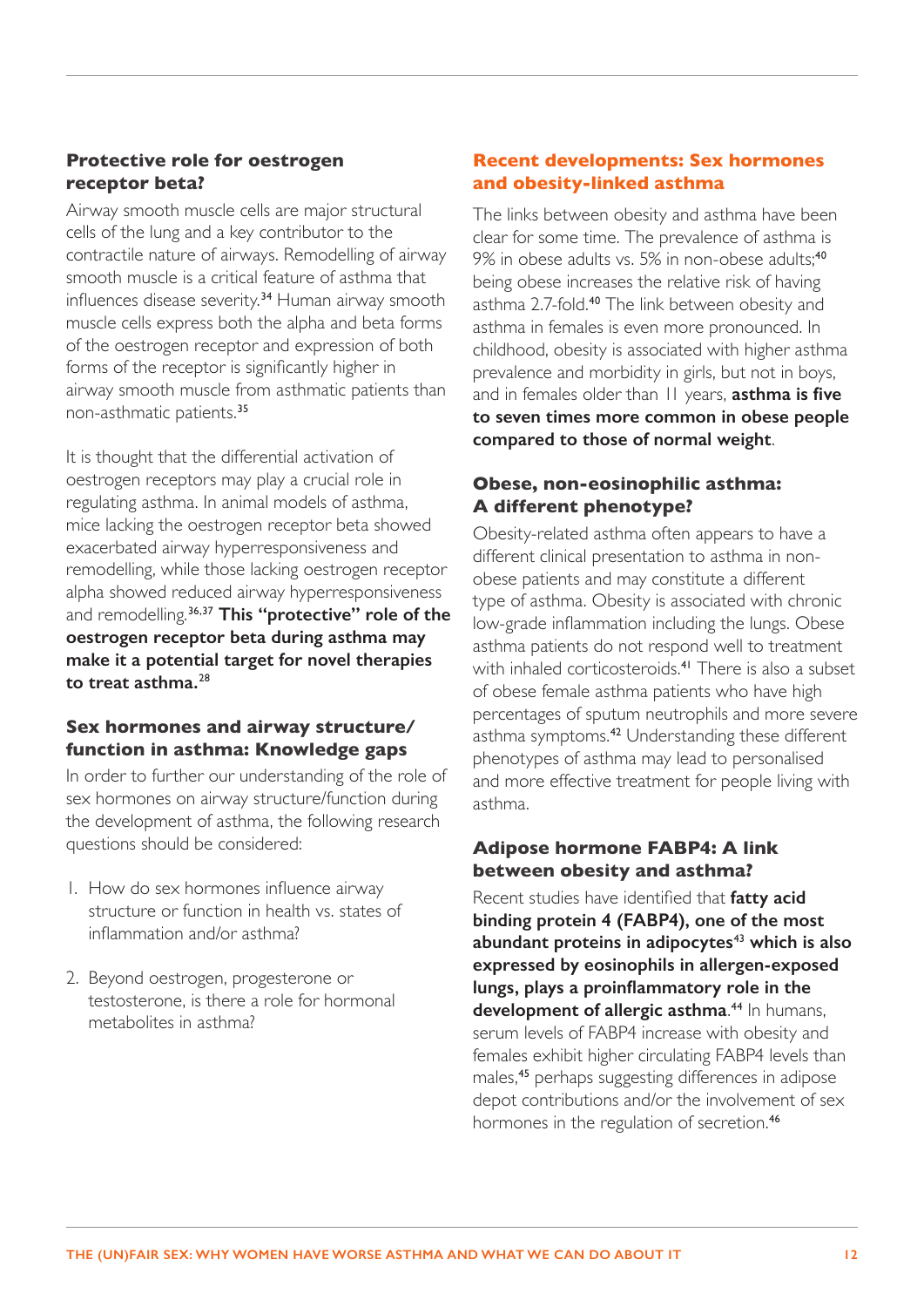<span id="page-13-0"></span>At a cellular level in a mouse model of allergic asthma, FABP4 appears to play a direct role in supporting eosinophil adhesion and migration. Genetic deficiency, or blocking FABP4 leads to decreased eosinophil recruitment to the lungs, markedly reduced airway inflammation and airway hyperresponsiveness.[44,](#page-20-4)[47](#page-20-7) New data is emerging to show that asthmatic women have higher serum FABP4 levels than non-asthmatic women, and that the correlation is stronger in overweight and obese women than lean subjects.[48](#page-20-8) Additionally, neutralization of FABP4 with monoclonal antibody is able to treat obesity and related complications such as diabetes, insulin-resistance and fatty liver disease.[49](#page-20-9) FABP4 could therefore be a link between obesity and asthma and a potential target for novel treatments for a subset of people with obesity and asthma.

### **Sex hormones and obesity-related asthma: Knowledge gaps**

To further our understanding of the role of sex hormones in obesity-related asthma, some of the research questions that should be addressed include:

- 1. How do sex hormones affect the role of obesity and metabolic syndrome in the inflammatory response in asthma?
- 2. Do current therapeutics used to treat obesity and/or type 2 diabetes alter lung inflammation and airway hyperresponsiveness differently in men and women?
- 3. By which mechanisms do adipose tissue molecules contribute to airway hyperresponsiveness?
- 4. What effect do common asthma comorbidities have on the action of sex hormones in asthma associated with obesity?

# **Recent developments: Androgens as a potential therapeutic target for asthma**

There is evidence to suggest that regardless of patient gender increased androgen receptor levels in the airway are associated with better lung function, improved quality of life and lower fractional exhaled nitric oxide (FENO; a biomarker associated with lung inflammation).<sup>[9](#page-17-8)</sup> Increased levels of androgen receptor ligands, e.g. testosterone and dehydroepiandrosterone sulphate (DHEA-S), have also been found to be associated with lower asthma prevalence and better lung function.<sup>[50](#page-21-0)[-56](#page-21-1)</sup>

Higher levels of androgen are also associated with better lung function in children with asthma<sup>[57](#page-21-2)</sup> and both boys and girls often outgrow severe asthma during the period of increased androgen levels during adolescence.<sup>[58](#page-21-3)</sup>

Inhaled corticosteroids (ICS) can decrease levels of androgen ligands such as DHEA-S. However, it is unlikely that increased ICS use accounts for the association between decreased androgens and increased asthma severity.

Recent data has shown that a mutation in the gene linked with high tissue androgen levels (HSD3B1) is associated with better lung function in patients with severe asthma, for both men and women.<sup>[59](#page-21-4)</sup> Additionally, patients with non-severe asthma may also benefit from androgen supplementation.<sup>[60](#page-21-5),[61](#page-22-0)</sup>

#### **Androgens as a potential therapeutic target for asthma: Knowledge gaps**

To further our understanding of androgens as a potential therapeutic target for asthma, the following should be addressed:

- 1. Studies should be designed to understand the role of androgens in women with asthma in general, and in those with severe asthma in particular.
- 2. A study of DHEA treatment in women with very low DHEA-S levels and severe asthma should be carried out, particularly those with a high-risk HSD3B1 genotype.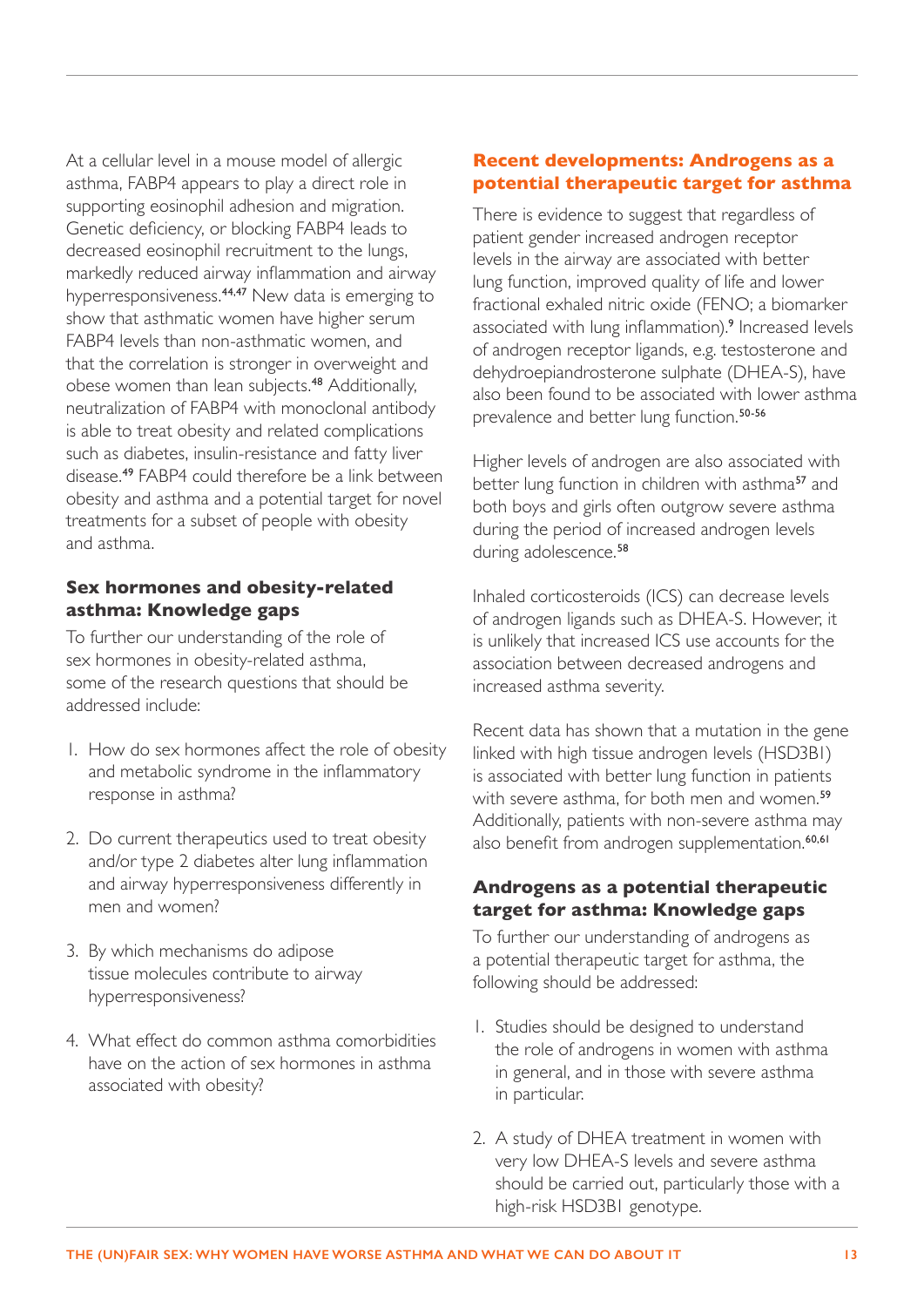# <span id="page-14-0"></span>**Discussion**

#### **Delivering better outcomes for women with asthma**

For many women with asthma, the notion that their symptoms change with their menstrual cycle will not come as news, but as confirmation of what they always suspected. The stark differences in outcomes for women and changes in symptoms due to the menstrual cycle can often be clearly related to fluctuations in sex hormones. This paper articulates a clear need to understand the differences between women and men with asthma.

Recent research has shown how different sex hormones affect key processes: increasing and counteracting inflammation, worsening or reducing asthma symptoms. Oestrogen receptors if activated differently could significantly reduce airway hyperresponsiveness and lung remodelling, providing a protective effect against asthma. New findings on fatty acid proteins and their role in allergic asthma could provide new avenues of scientific discovery. The role of tissue androgens also suggests possible therapeutics could be within grasp.

Yet there is much more to be done. To achieve better outcomes for millions of women with asthma will require bold leadership and a collective response across multiple sectors.

#### **Radical increase in funding to match ambition**

In recent years, major research funders have called for a fundamental shift in the world of science and some are mandated for all research to analyse and account for the impact of gender. The European Commission has noted gender equality as a 'crosscutting priority' for its forthcoming €95bn Horizon Europe research funding programme, requiring the integration of the gender dimension by default in research and innovation <sup>[62](#page-22-1)</sup>

Similarly, the US National Institutes of Health's strategic objectives highlight the opportunity of leveraging a deeper understanding of biologic differences related to gender to devise more precise, targeted intervention strategies and further improve clinical outcomes; and utilising the power of data science to achieve this.<sup>[63](#page-22-2)</sup> Building on this, the NIH has explicitly called for sex as a biological variable to be factored into research designs, analyses, and reporting in human studies.<sup>[64](#page-22-3)</sup>

These ambitions are important steps and should be matched by all research funders. However, these policy changes need to occur alongside the allocation of dedicated, large-scale funding to analyse the role of sex hormones on asthma outcomes.

#### **Strengthening leadership and infrastructure**

Large-scale funding could help to drive the creation of necessary academic leadership to drive forward the areas highlighted in this paper, which could bring us closer to new ways to manage asthma across a woman's life, accounting for the true impact of hormonal changes. To crystallise the steps towards better outcomes for women, we urge the development of a clear research roadmap, operationalised by an ATS/ERS Taskforce.

Tackling the challenge of gender inequality in asthma does not require starting from scratch. Existing datasets provide a wealth of information regarding the role of sex hormones in asthma. We suggest that all major asthma research groups should be encouraged to re-analyse their datasets by gender, and where possible investigate whether severity of asthma was affected by hormonal status.

Funding will also be required to develop key infrastructure that can accelerate scientific progress. New repositories of human clinical samples will be needed to compare healthy and asthmatic individuals, which can enhance the investigation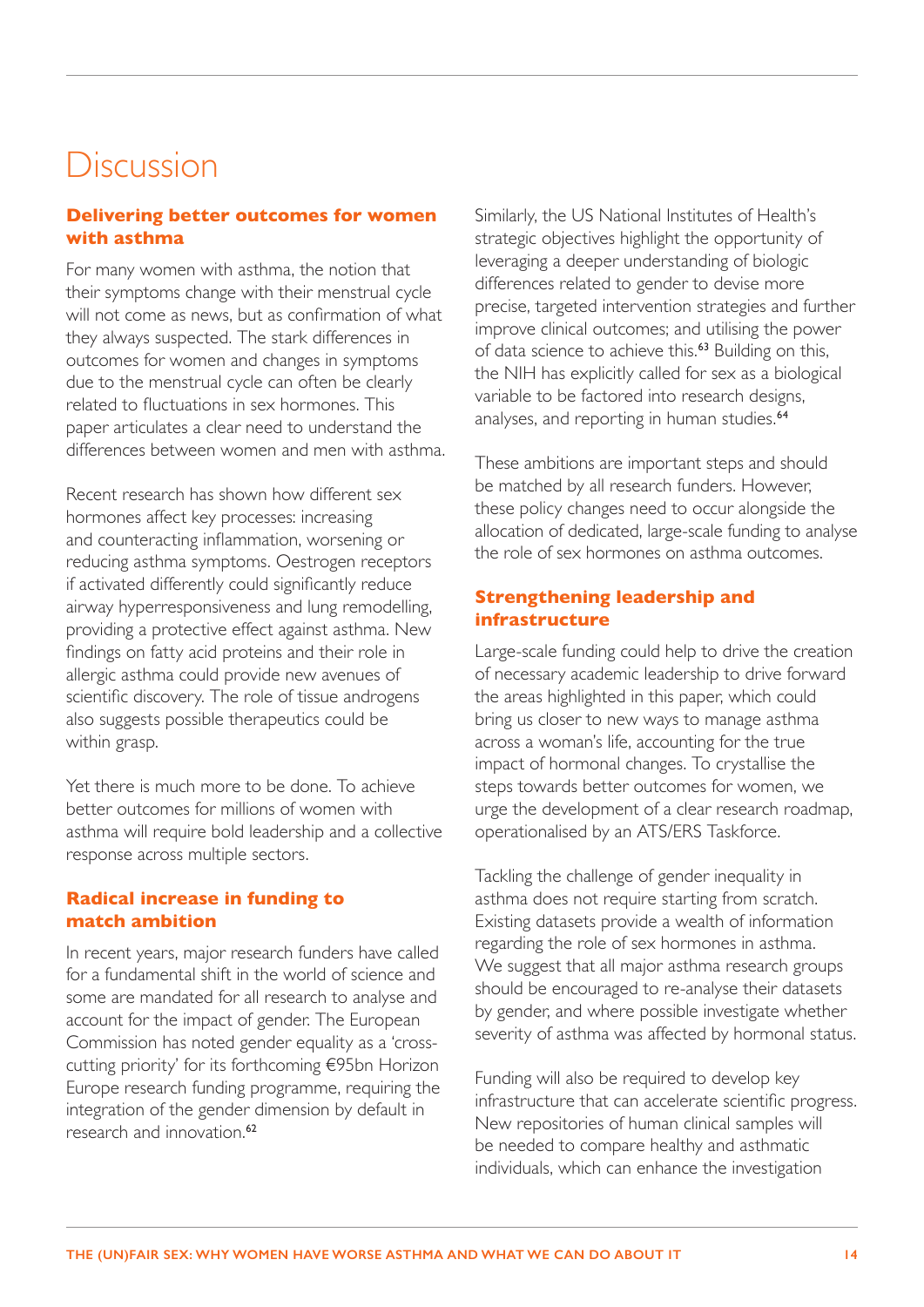<span id="page-15-0"></span>of the mechanisms outlined in this paper, and translational research which applies findings to realworld uses in healthcare. Industry- or academiabased -omics technologies could be leveraged to create highly stratified datasets to help identify novel mechanisms causing asthma in women and new therapeutic targets.

Additionally, leadership within the asthma research community could help to drive new collaborations across disciplines and sectors, including endocrinology, to gain from insights into other conditions with significant differences between the sexes, such as rheumatoid arthritis, autoimmune diseases and Long Covid.

#### **Building on past drug trials and the present innovation**

Meeting the challenge of improving outcomes for women with asthma will require significant investment and a team science approach. The complexity of this challenge means that academia cannot work alone. The expertise of global pharmaceutical companies must be leveraged to provide a deeper understanding of differences between sexes that can result in more precise interventions and improved outcomes.

New public-private partnerships should be developed to explore the pre-competitive knowledge gaps and revisit high-value datasets from asthma drug trials. Large-scale funding in alliance with industry could enable insight into the impact of sex hormones across diseases, resulting in considerable market opportunities. Research into women with asthma could ultimately provide the platform for the mass implementation of precision medicine, whereby treatment regimes move beyond one-size-fits-all for complex conditions and towards therapy that is hyper-personalised to the individual and their history.

To avoid the trap of applying age-old thinking to an historic injustice, it will be important to engage innovators, particularly from the fast-growing world of femtech, a market which is predicted reach \$60 billion globally by 2027.[65](#page-22-4) Research into women with asthma could gain considerable insight from the vast datasets produced by existing applications that are helping women to track their menstrual cycle and its relation to overall health.<sup>[66](#page-22-5)</sup> Additionally, the application of machine learning and other high-performance computing tools, which are already being applied to help women to predict the onset of menstruation,<sup>[67](#page-22-6)</sup> could pave the way for accelerated improvement in outcomes.

Asthma affects 136 million women across the world, and yet we are only beginning to scratch the surface of the role of sex hormones in women's asthma. Understanding these differences and developing appropriate interventions could provide a high-impact, high-value demonstration of precision medicine. By investing in research and innovation into the impact of sex hormones on asthma, we can transform outcomes for women and, ultimately, save lives.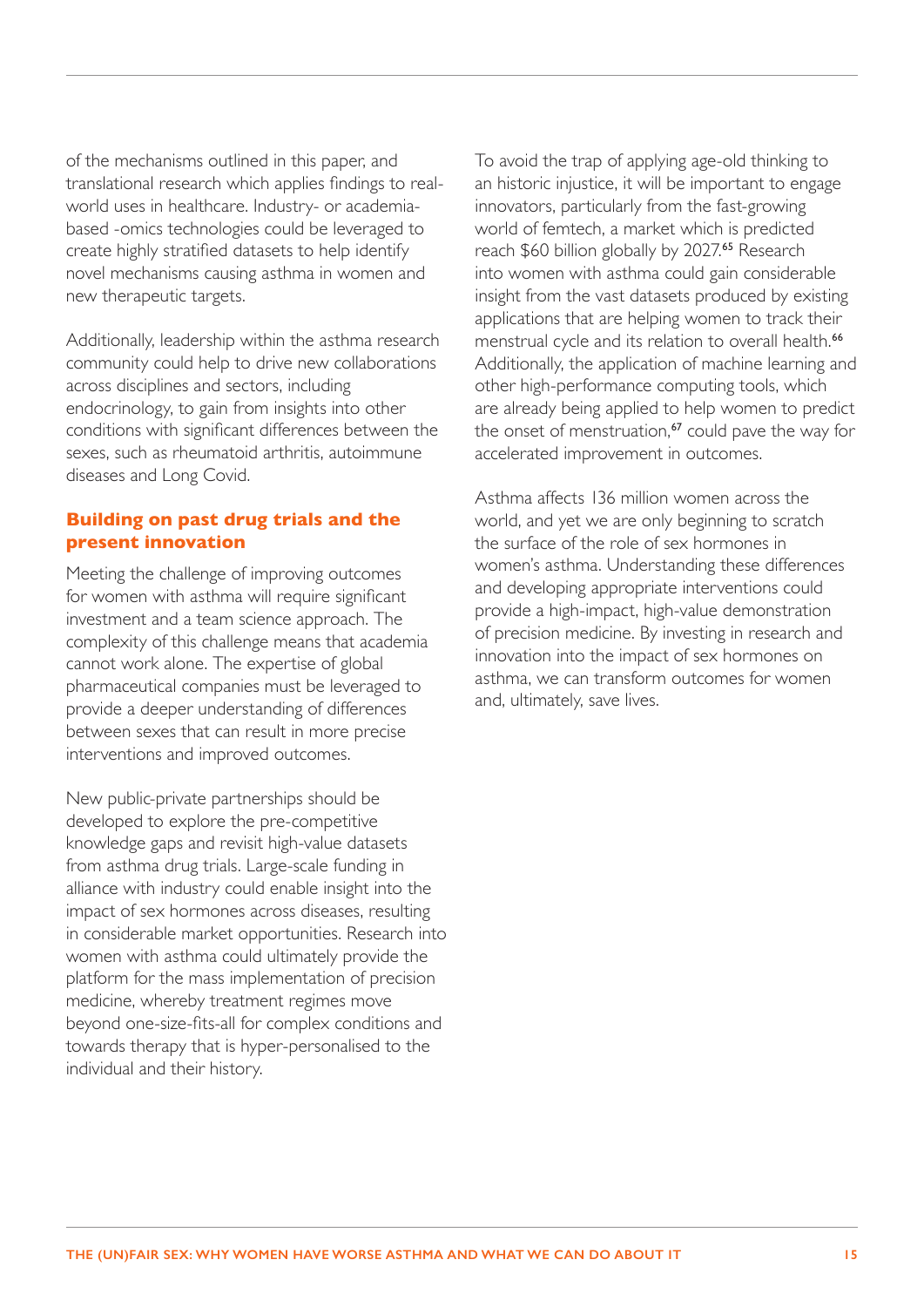# <span id="page-16-0"></span>Recommendations

# **Funders**



### **Immediate large-scale funding call**:

to investigate the influence of sex and gender differences on adult asthma.



#### **Fund a global team science approach**: develop a new funding call for an

international public-private consortium. Academia and industry partners must come

together to break through the complex, precompetitive knowledge gaps which must be filled before new, gender-based diagnostics and therapeutics can be identified and/or developed.

**Investigate gender inequality in all studies**: mandate all future studies to analyse their datasets by gender to identify differences affecting women. Set up funding to enable the re-analysis of existing datasets.

**Invest in leadership:** appoint experienced leaders in major research bases to bring equality to asthma research and drive the creation of large collaborations aimed at deepening our scientific understanding of the role of sex hormones in asthma.

**Develop infrastructure:** invest in the  $\frac{6}{10}$  III creation of repositories of human clinical 侖 samples from well-defined healthy and asthmatic individuals to enhance research into mechanisms of asthma and translational research. Utilise -omics technologies to create stratified datasets to identify novel mechanisms and new therapeutic targets.



**Connect high-value datasets**: identify existing datasets that can be linked to create the numbers needed and leverage

the power of data science to rapidly advance our understanding of the importance of gender difference in asthma.

# **Researchers, innovators and industry**



**Map the way forward**: publish a scientific roadmap for investigating sex hormones and asthma in women, identifying key research questions to answer with clear diagnostic and therapeutic goals identified.

**Re-analyse historical data**: encourage industry leaders, clinical trial companies, medical communication agencies and key opinion leaders to work together and re-analyse historical clinical trial data to find answers to some of the key questions.



**Mobilise the community: set up an** American Thoracic Society/European Respiratory Society Taskforce on sex hormones and asthma and agree how priority areas for research will be taken forward.



# **Create cross-disciplinary**

**collaborations**: drive the development of new collaborations across disciplines, particularly endocrinology, by hosting a symposium at major conferences or secure funding for a standalone Keystone Symposium or Gordon Research conference.

 $\frac{0.00}{0.00}$ 

**Engage innovators**: leverage data collected by digital health companies who are supporting women through their menstrual cycles, and seek to co-create

technological solutions that can improve the lives of women with asthma.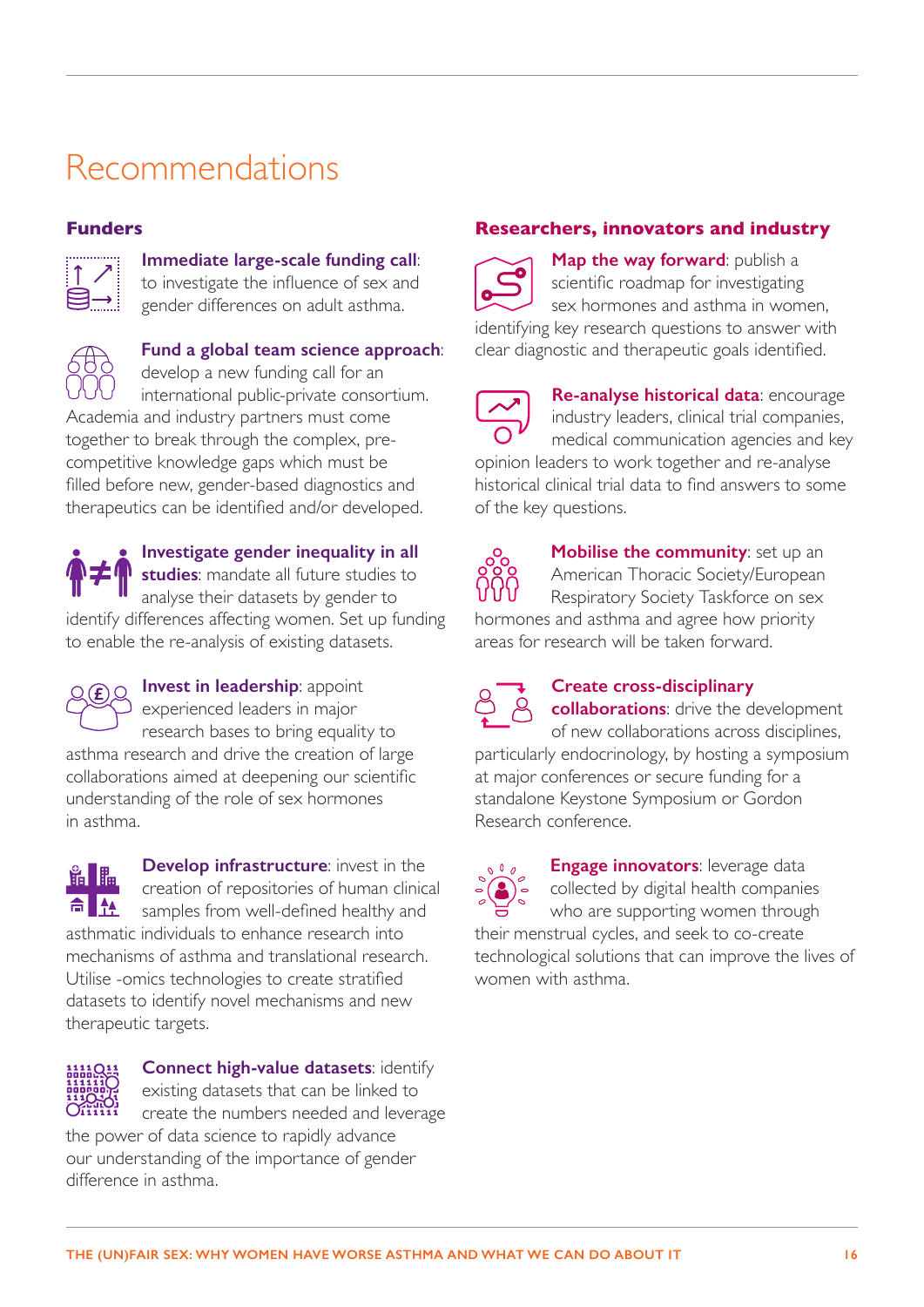# <span id="page-17-0"></span>References

- <span id="page-17-1"></span>1. Diamant Z, Boot JD, Virchow JC. 'Summing up 100 years of asthma.' Respir Med. 2007 Mar; 101(3):378-88. doi: 10.1016/j.rmed.2006.12.004.
- <span id="page-17-2"></span>2. Global Burden of Disease Study 2019 (GBD 2019) analysed by Institute for Health Metrics and Evaluation **[www.healthdata.org/results/gbd\\_summaries/2019/asthma-level-3-cause](http://www.healthdata.org/results/gbd_summaries/2019/asthma-level-3-cause)**
- <span id="page-17-3"></span>3. Zhang P, Zein J. 'Novel Insights on Sex-Related Differences in Asthma.' *Curr Allergy Asthma Rep* 2019; 19(10):44. doi: 10.1007/s11882-019-0878-y [published Online First: 2019/09/06]
- 4. Zein JG, Denson JL, Wechsler ME. 'Asthma over the Adult Life Course: Gender and Hormonal Influences.' *Clin Chest Med* 2019; 40(1):149-61. doi: 10.1016/j.ccm.2018.10.009 [published Online First: 2019/01/30]
- <span id="page-17-4"></span>5. 'The ENFUMOSA cross-sectional European multicentre study of the clinical phenotype of chronic severe asthma.' European Network for Understanding Mechanisms of Severe Asthma. *Eur Respir J* 2003; 22(3):470-7. doi: 10.1183/09031936.03.00261903 [published Online First: 2003/10/01]
- <span id="page-17-5"></span>6. Kim S, Camargo CA, Jr. 'Sex-race differences in the relationship between obesity and asthma: the behavioral risk factor surveillance system, 2000.' *Ann Epidemiol* 2003; 13(10):666-73. doi: 10.1016/ s1047-2797(03)00054-1 [published Online First: 2003/11/06]
- <span id="page-17-6"></span>7. Koper I, Hufnagl K, Ehmann R. 'Gender aspects and influence of hormones on bronchial asthma – Secondary publication and update.' *World Allergy Organ J* 2017; 10(1):46. doi: 10.1186/s40413-017-0177- 9 [published Online First: 2018/01/09]
- <span id="page-17-7"></span>8. Laffont S, Blanquart E, Savignac M, et al. 'Androgen signaling negatively controls group 2 innate lymphoid cells.' *J Exp Med* 2017; 214(6):1581-92. doi: 10.1084/jem.20161807 [published Online First: 2017/05/10]
- <span id="page-17-8"></span>9. Zein JG, McManus JM, Sharifi N, et al. Benefits of Airway Androgen Receptor Expression in Human Asthma. *Am J Respir Crit Care Med*. 2021; 204(3):285-293. doi:10.1164/rccm.202009-3720OC
- <span id="page-17-9"></span>10. See [CDC 2012 National Health Interview Survey \(NHIS\) Data; Health Survey for England 2018](https://eur02.safelinks.protection.outlook.com/?url=https%3A%2F%2Fwww.cdc.gov%2Fasthma%2Fnhis%2F2012%2Fdata.htm&data=04%7C01%7Ckpoinasamy%40auk-blf.org.uk%7Cd5b522ff29bb459a7e4d08d8ddbeeb75%7C896c0d075ac74eaab47814e2ef4d348d%7C0%7C0%7C637503159363598036%7CUnknown%7CTWFpbGZsb3d8eyJWIjoiMC4wLjAwMDAiLCJQIjoiV2luMzIiLCJBTiI6Ik1haWwiLCJXVCI6Mn0%3D%7C1000&sdata=h8uPacA55pbIgGudhWsxPovBtPlVb%2BjvXubldoy70q0%3D&reserved=0)  [Asthma](https://eur02.safelinks.protection.outlook.com/?url=https%3A%2F%2Fwww.cdc.gov%2Fasthma%2Fnhis%2F2012%2Fdata.htm&data=04%7C01%7Ckpoinasamy%40auk-blf.org.uk%7Cd5b522ff29bb459a7e4d08d8ddbeeb75%7C896c0d075ac74eaab47814e2ef4d348d%7C0%7C0%7C637503159363598036%7CUnknown%7CTWFpbGZsb3d8eyJWIjoiMC4wLjAwMDAiLCJQIjoiV2luMzIiLCJBTiI6Ik1haWwiLCJXVCI6Mn0%3D%7C1000&sdata=h8uPacA55pbIgGudhWsxPovBtPlVb%2BjvXubldoy70q0%3D&reserved=0); Zein, Joe G, and Serpil C Erzurum. 'Asthma is Different in Women.' *Current Allergy and Asthma Reports* vol. 15,6 (2015): 28. doi:10.1007/s11882-015-0528-y
- <span id="page-17-10"></span>11. Cazzoletti, Lucia et al. 'The course of asthma in young adults: a population-based nine-year follow-up on asthma remission and control.' *PloS one* vol. 9,1 e86956. 29 Jan. 2014, doi:10.1371/journal. pone.0086956
- <span id="page-17-11"></span>12. McCallister, Jennifer W et al. 'Sex differences in asthma symptom profiles and control in the American Lung Association Asthma Clinical Research Centers.' *Respiratory Medicine* vol. 107,10 (2013): 1491-500. doi:10.1016/j.rmed.2013.07.024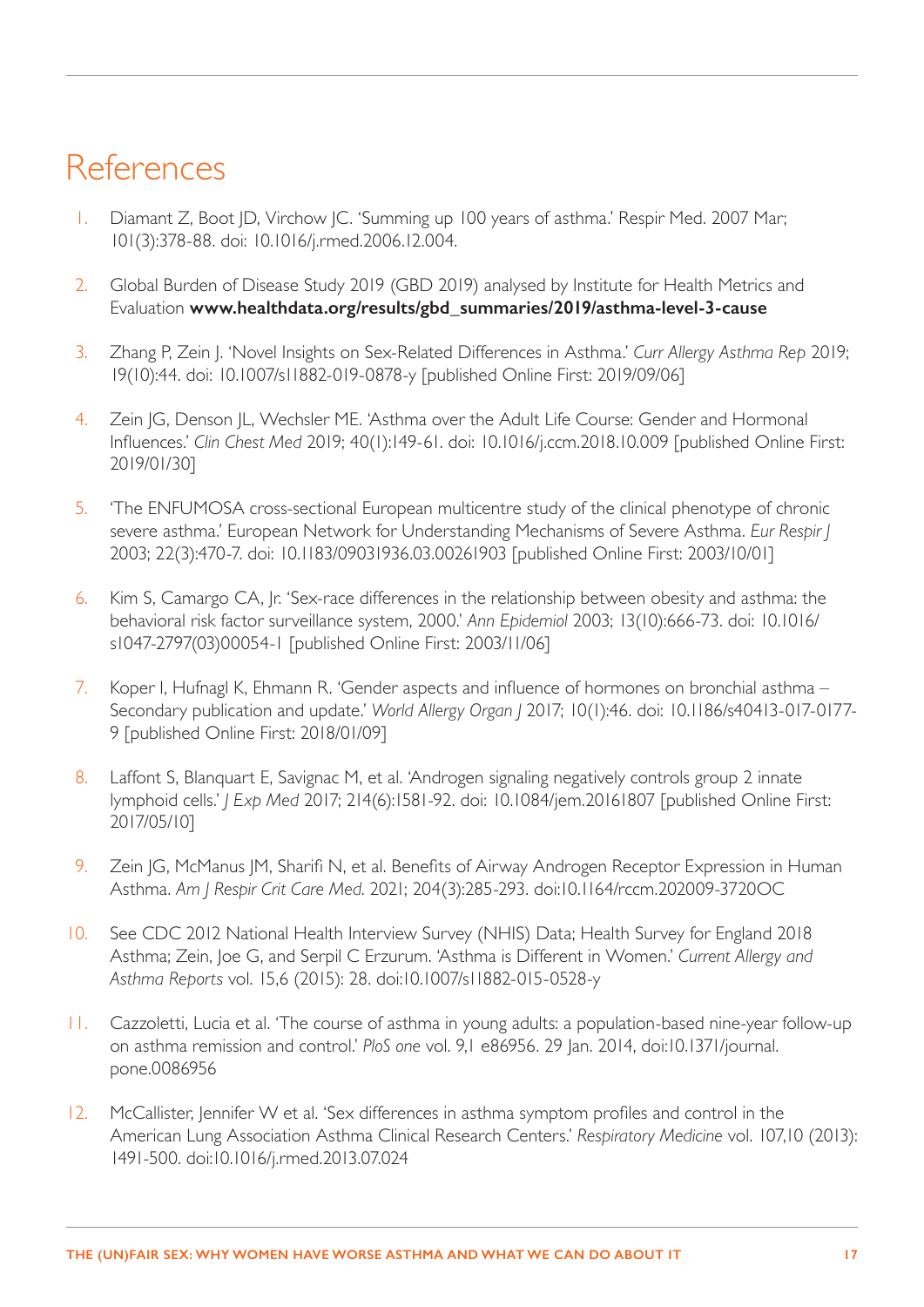- <span id="page-18-0"></span>13. Asthma – National Health Interview Survey Data 2012 | CDC
- <span id="page-18-1"></span>14. Brenner BE, Holmes TM, Mazal B, et al. 'Relation between phase of the menstrual cycle and asthma presentations in the emergency department.' *Thorax* 2005; 60(10):806-9. doi: 10.1136/thx.2004.033928 [published Online First: 2005/09/30]
- <span id="page-18-2"></span>15. Shah R, Newcomb DC. 'Sex Bias in Asthma Prevalence and Pathogenesis.' *Front Immunol* 2018; 9:2997. doi: 10.3389/fimmu.2018.02997 [published Online First: 2019/01/09]
- <span id="page-18-3"></span>16. Castro-Rodriguez JA, Holberg CJ, Morgan WJ, et al. 'Increased incidence of asthmalike symptoms in girls who become overweight or obese during the school years.' *Am J Respir Crit Care Med* 2001; 163(6):1344 doi: 10.1164/ajrccm.163.6.2006140 [published Online First: 2001/05/24]
- <span id="page-18-4"></span>17. Collaborators GBDCRD. 'Prevalence and attributable health burden of chronic respiratory diseases, 1990-2017: a systematic analysis for the Global Burden of Disease Study 2017.' *Lancet Respir Med* 2020; 8(6):585-96. doi: 10.1016/S2213-2600(20)30105-3 [published Online First: 2020/06/12]
- <span id="page-18-5"></span>18. Graziottin A, Serafini A. 'Perimenstrual asthma: from pathophysiology to treatment strategies.' *Multidiscip Respir Med* 2016; 11:30. doi: 10.1186/s40248-016-0065-0 [published Online First: 2016/08/03]
- <span id="page-18-6"></span>19. Zein JG, Dweik RA, Comhair SA, et al. 'Asthma Is More Severe in Older Adults.' *PLoS One* 2015; 10(7):e0133490. doi: 10.1371/journal.pone.0133490 [published Online First: 2015/07/23]
- <span id="page-18-7"></span>20. Hjellvik V, Tverdal A, Furu K. 'Body mass index as predictor for asthma: a cohort study of 118,723 males and females.' *Eur Respir J* 2010; 35(6):1235-42. doi: 10.1183/09031936.00192408 [published Online First: 2010/01/16]
- <span id="page-18-8"></span>21. Juel CT, Ali Z, Nilas L, et al. 'Asthma and obesity: does weight loss improve asthma control? a systematic review.' *J Asthma Allergy* 2012; 5:21-6. doi: 10.2147/JAA.S32232 [published Online First: 2012/07/14]
- <span id="page-18-9"></span>22. 'Trends and risk factors of mortality and disability adjusted life years for chronic respiratory diseases from 1990 to 2017: systematic analysis for the Global Burden of Disease Study 2017.' *BMJ* 2020; 370:m3150. doi: 10.1136/bmj.m3150 [published Online First: 2020/08/09]
- <span id="page-18-10"></span>23. Keselman A, Heller N. 'Estrogen Signaling Modulates Allergic Inflammation and Contributes to Sex Differences in Asthma.' *Front Immunol* 2015; 6:568. doi: 10.3389/fimmu.2015.00568 [published Online First: 2015/12/05]
- <span id="page-18-11"></span>24. Bonds RS, Midoro-Horiuti T. 'Estrogen effects in allergy and asthma.' *Curr Opin Allergy Clin Immunol* 2013; 13(1):92-9. doi: 10.1097/ACI.0b013e32835a6dd6 [published Online First: 2012/10/24]
- <span id="page-18-12"></span>25. Fuseini H, Yung JA, Cephus JY, et al. 'Testosterone Decreases House Dust Mite-Induced Type 2 and IL-17A-Mediated Airway Inflammation.' *J Immunol* 2018; 201(7):1843-54. doi: 10.4049/jimmunol.1800293 [published Online First: 2018/08/22]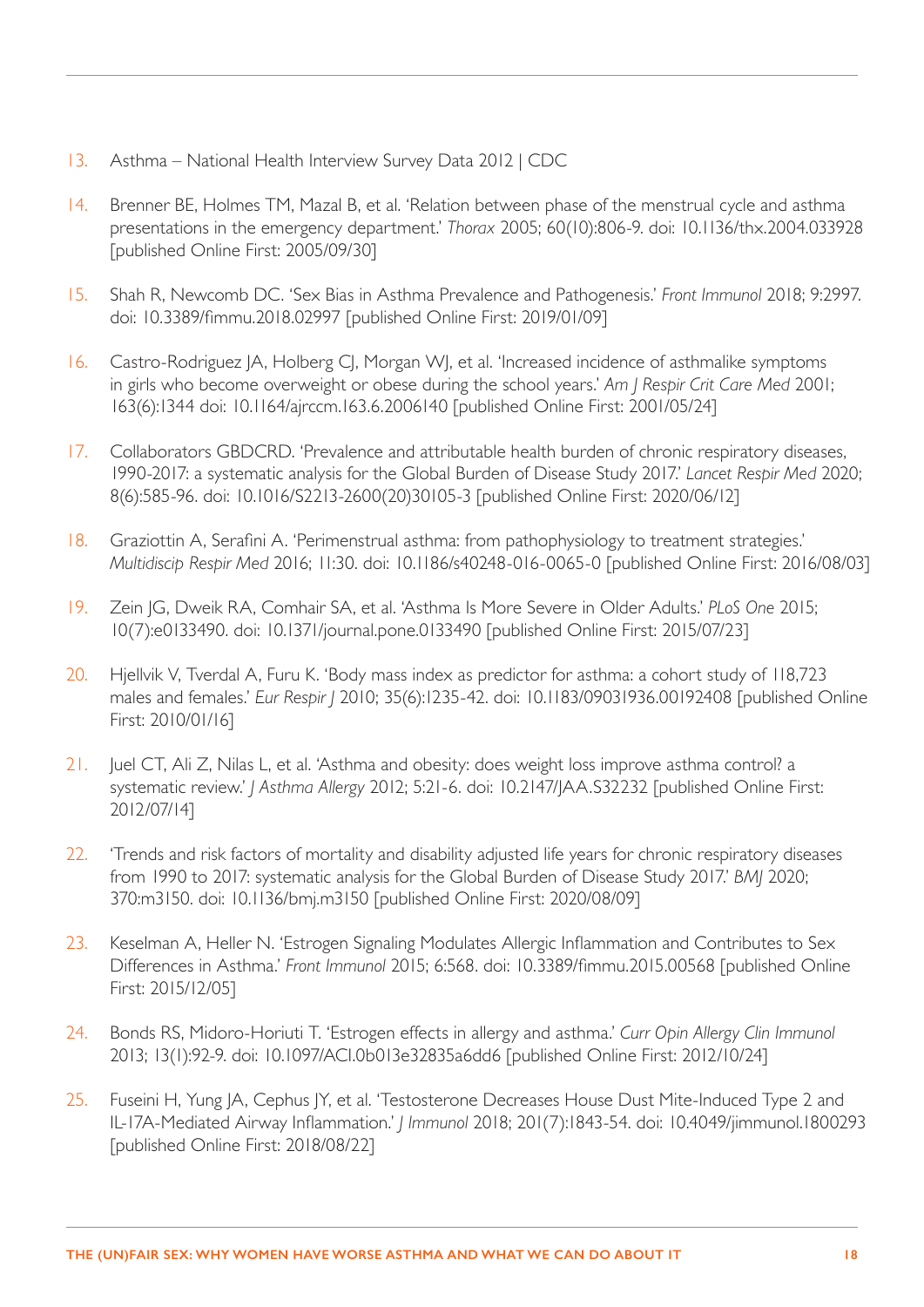- 26. Becerra-Diaz M, Song M, Heller N. 'Androgen and Androgen Receptors as Regulators of Monocyte and Macrophage Biology in the Healthy and Diseased Lung.' *Front Immunol* 2020; 11:1698. doi: 10.3389/fimmu.2020.01698 [published Online First: 2020/08/28]
- <span id="page-19-0"></span>27. Becerra-Diaz M, Strickland AB, Keselman A, et al. 'Androgen and Androgen Receptor as Enhancers of M2 Macrophage Polarization in Allergic Lung Inflammation.' *J Immunol* 2018; 201(10):2923-33. doi: 10.4049/jimmunol.1800352 [published Online First: 2018/10/12]
- <span id="page-19-1"></span>28. Gaston B MN, Newcomb D, Zein J. 'Asthma risk among androgen receptor-deficient humans.' *JAMA Pediatrics* 2021 (In press)
- <span id="page-19-2"></span>29. Cephus JY, Stier MT, Fuseini H, et al. 'Testosterone Attenuates Group 2 Innate Lymphoid Cell-Mediated Airway Inflammation.' *Cell Rep* 2017; 21(9):2487-99. doi: 10.1016/j.celrep.2017.10.110 [published Online First: 2017/12/01]
- <span id="page-19-3"></span>30. Koziol-White CJ, Goncharova EA, Cao G, et al. 'DHEA-S inhibits human neutrophil and human airway smooth muscle migration.' *Biochim Biophys Acta* 2012; 1822(10):1638-42. doi: 10.1016/j. bbadis.2012.06.012 [published Online First: 2012/07/10]
- <span id="page-19-4"></span>31. Possa SS, Leick EA, Prado CM, et al. 'Eosinophilic inflammation in allergic asthma.' *Front Pharmacol* 2013; 4:46. doi: 10.3389/fphar.2013.00046 [published Online First: 2013/04/26]
- <span id="page-19-5"></span>32. Cai Y, Zhou J, Webb DC. 'Estrogen stimulates Th2 cytokine production and regulates the compartmentalisation of eosinophils during allergen challenge in a mouse model of asthma.' *Int Arch Allergy Immunol* 2012; 158(3):252-60. doi: 10.1159/000331437 [published Online First: 2012/03/09]
- <span id="page-19-6"></span>33. Townsend EA, Miller VM, Prakash YS. 'Sex differences and sex steroids in lung health and disease.' *Endocr Rev* 2012; 33(1):1-47. doi: 10.1210/er.2010-0031 [published Online First: 2012/01/14]
- <span id="page-19-7"></span>34. Prakash YS. 'Emerging concepts in smooth muscle contributions to airway structure and function: implications for health and disease.' *Am J Physiol Lung Cell Mol Physiol* 2016; 311(6):L1113-L40. doi: 10.1152/ajplung.00370.2016 [published Online First: 2016/10/16]
- <span id="page-19-8"></span>35. Aravamudan B, Goorhouse KJ, Unnikrishnan G, et al. 'Differential Expression of Estrogen Receptor Variants in Response to Inflammation Signals in Human Airway Smooth Muscle.' *J Cell Physiol* 2017; 232(7):1754-60. doi: 10.1002/jcp.25674 [published Online First: 2016/11/04]
- <span id="page-19-9"></span>36. Ambhore NS, Kalidhindi RSR, Loganathan J, et al. 'Role of Differential Estrogen Receptor Activation in Airway Hyperreactivity and Remodeling in a Murine Model of Asthma.' *Am J Respir Cell Mol Biol* 2019; 61(4):469-80. doi: 10.1165/rcmb.2018-0321OC [published Online First: 2019/04/09]
- <span id="page-19-10"></span>37. Kalidhindi RSR, Ambhore NS, Bhallamudi S, et al. 'Role of Estrogen Receptors alpha and beta in a Murine Model of Asthma: Exacerbated Airway Hyperresponsiveness and Remodeling in ERbeta Knockout Mice.' *Front Pharmacol* 2019; 10:1499. doi: 10.3389/fphar.2019.01499 [published Online First: 2020/03/03]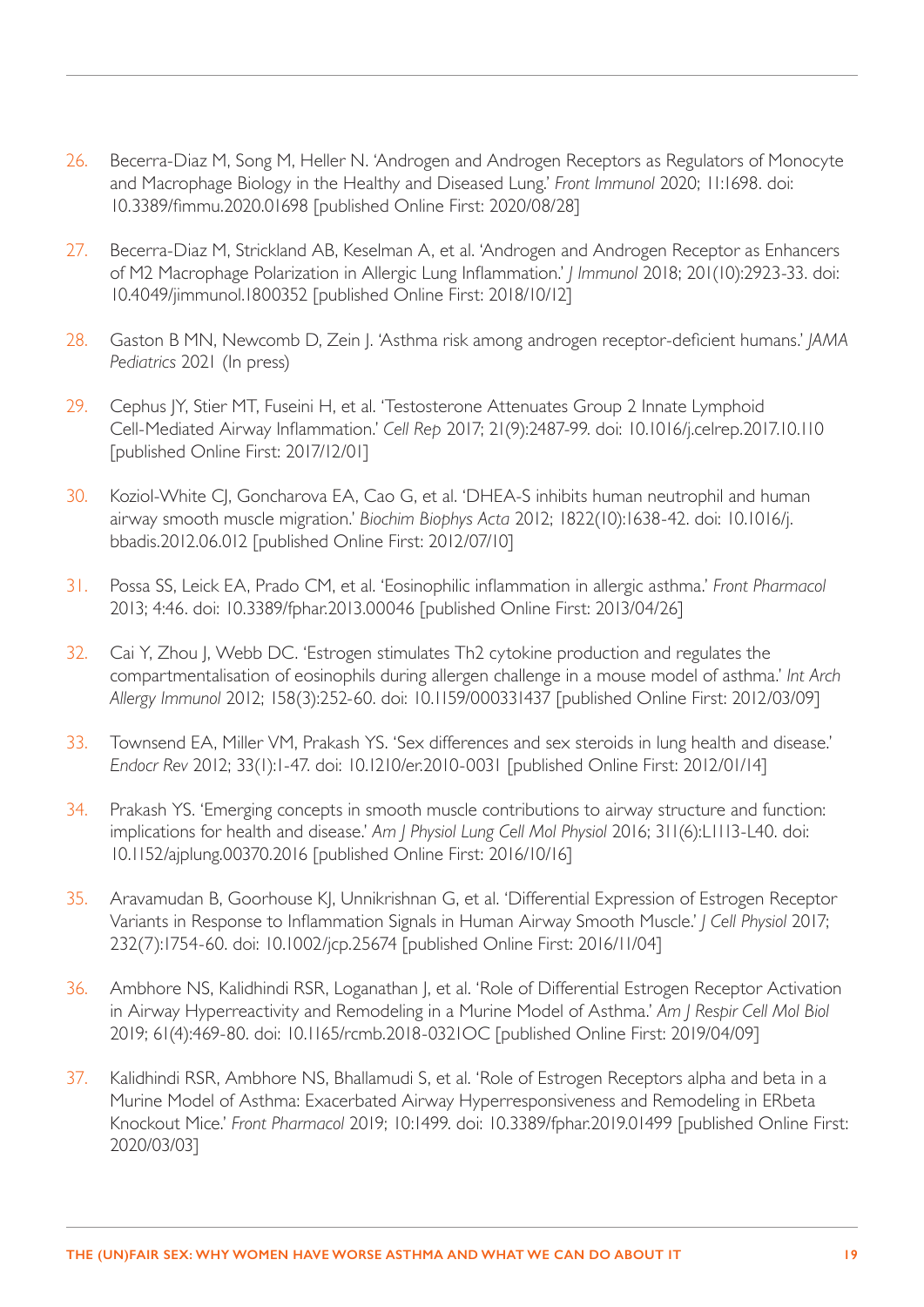- 38. Kouloumenta V, Hatziefthimiou A, Paraskeva E, et al. 'Non-genomic effect of testosterone on airway smooth muscle.' *Br J Pharmacol* 2006; 149(8):1083-91. doi: 10.1038/sj.bjp.0706936 [published Online First: 2006/11/01]
- 39. Xu L, Xiang X, |i X, et al. 'Effects and mechanism of dehydroepiandrosterone on epithelialmesenchymal transition in bronchial epithelial cells.' *Exp Lung Res* 2014; 40(5):211-21. doi: 10.3109/01902148.2013.879966 [published Online First: 2014/05/03]
- <span id="page-20-0"></span>40. Ronmark E, Andersson C, Nystrom L, et al. 'Obesity increases the risk of incident asthma among adults.' *Eur Respir J* 2005; 25(2):282-8. doi: 10.1183/09031936.05.00054304 [published Online First: 2005/02/03]
- <span id="page-20-1"></span>41. Peters-Golden M, Swern A, Bird SS, et al. 'Influence of body mass index on the response to asthma controller agents.' *Eur Respir J* 2006; 27(3):495-503. doi: 10.1183/09031936.06.00077205 [published Online First: 2006/03/02]
- <span id="page-20-2"></span>42. Haldar P, Pavord ID, Shaw DE, et al. 'Cluster analysis and clinical asthma phenotypes.' *Am J Respir Crit Care Med* 2008; 178(3):218-24. doi: 10.1164/rccm.200711-1754OC [published Online First: 2008/05/16]
- <span id="page-20-3"></span>43. Furuhashi M, Saitoh S, Shimamoto K, et al. 'Fatty Acid-Binding Protein 4 (FABP4): Pathophysiological Insights and Potent Clinical Biomarker of Metabolic and Cardiovascular Diseases.' *Clin Med Insights Cardiol* 2014; 8(Suppl 3):23-33. doi: 10.4137/CMC.S17067 [published Online First: 2015/02/13]
- <span id="page-20-4"></span>44. Ge XN, Bastan I, Dileepan M, et al. 'FABP4 regulates eosinophil recruitment and activation in allergic airway inflammation.' *Am J Physiol Lung Cell Mol Physiol* 2018; 315(2):L227-L40. doi: 10.1152/ ajplung.00429.2017 [published Online First: 2018/04/27]
- <span id="page-20-5"></span>45. Ishimura S, Furuhashi M, Watanabe Y, et al. 'Circulating levels of fatty acid-binding protein family and metabolic phenotype in the general population.' *PLoS One* 2013; 8(11):e81318. doi: 10.1371/journal. pone.0081318 [published Online First: 2013/11/28]
- <span id="page-20-6"></span>46. Prentice KJ, Saksi J, Hotamisligil GS. 'Adipokine FABP4 integrates energy stores and counterregulatory metabolic responses.' *J Lipid Res* 2019; 60(4):734-40. doi: 10.1194/jlr.S091793 [published Online First: 2019/02/02]
- <span id="page-20-7"></span>47. Shum BO, Mackay CR, Gorgun CZ, et al. 'The adipocyte fatty acid-binding protein aP2 is required in allergic airway inflammation.' *J Clin Invest* 2006; 116(8):2183-92. doi: 10.1172/JCI24767 [published Online First: 2006/07/15]
- <span id="page-20-8"></span>48. Burak MF ND, Bejo P, Vaillancourt E, Liu L, Gorgun C, Rimm E, Tuncman G and Hotamisligil GS. 'Leveraging Immunometabolic Control to Prevent and Treat Obesity-related Asthma.' *Journal of the Endocrine Society* 2019; 3
- <span id="page-20-9"></span>49. Burak MF, Inouye KE, White A, et al. 'Development of a therapeutic monoclonal antibody that targets secreted fatty acid-binding protein aP2 to treat type 2 diabetes.' *Sci Transl Med* 2015; 7(319):319ra205. doi: 10.1126/scitranslmed.aac6336 [published Online First: 2015/12/25]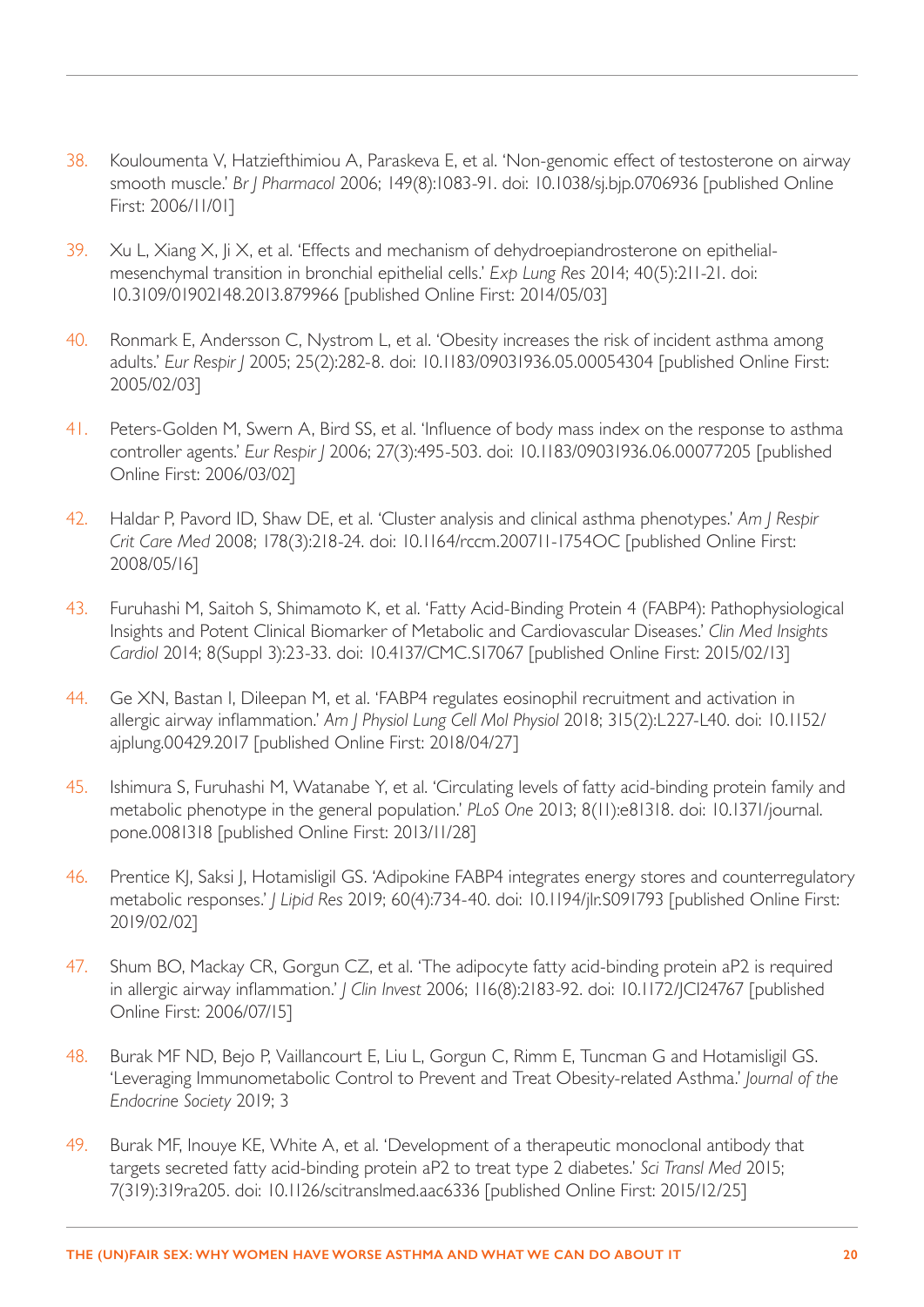- <span id="page-21-0"></span>50. Han YY, Forno E, Celedon JC. 'Sex Steroid Hormones and Asthma in a Nationwide Study of U.S. Adults.' *Am J Respir Crit Care Med* 2020; 201(2):158-66. doi: 10.1164/rccm.201905-0996OC [published Online First: 2019/09/17]
- 51. Han YY, Yan Q, Yang G, et al. 'Serum free testosterone and asthma, asthma hospitalisations and lung function in British adults.' *Thorax* 2020; 75(10):849-54. doi: 10.1136/thoraxjnl-2020-214875 [published Online First: 2020/09/02]
- 52. Bulkhi AA, Shepard KV, 2nd, Casale TB, et al. 'Elevated Testosterone Is Associated with Decreased Likelihood of Current Asthma Regardless of Sex.' *J Allergy Clin Immunol Prac*t 2020; 8(9): 3029-35 e4. doi: 10.1016/j.jaip.2020.05.022 [published Online First: 2020/06/03]
- 53. Liu Y, Zhou Y. 'Association of Sex Steroid Hormones with Adult Asthma in the United States, 2013- 2016.' *Am J Respir Crit Care Med* 2020; 201(5):618-19. doi: 10.1164/rccm.201910-2044LE [published Online First: 2019/11/07]
- 54. Mohan SS, Knuiman MW, Divitini ML, et al. 'Higher serum testosterone and dihydrotestosterone, but not oestradiol, are independently associated with favourable indices of lung function in communitydwelling men.' *Clin Endocrinol* (Oxf) 2015; 83(2):268-76. doi: 10.1111/cen.12738 [published Online First: 2015/02/11]
- 55. Svartberg J, Schirmer H, Medbo A, et al. 'Reduced pulmonary function is associated with lower levels of endogenous total and free testosterone.' The Tromso study. *Eur J Epidemiol* 2007; 22(2):107-12. doi: 10.1007/s10654-006-9095-9 [published Online First: 2007/01/30]
- <span id="page-21-1"></span>56. Lenoir A, Fuertes E, Gomez-Real F, et al. 'Lung function changes over 8 years and testosterone markers in both sexes: UK Biobank.' *ERJ Open Res* 2020; 6(3) doi: 10.1183/23120541.00070-2020 [published Online First: 2020/10/06]
- <span id="page-21-2"></span>57. DeBoer MD, Phillips BR, Mauger DT, et al. 'Effects of endogenous sex hormones on lung function and symptom control in adolescents with asthma.' *BMC Pulm Med* 2018; 18(1):58. doi: 10.1186/ s12890-018-0612-x [published Online First: 2018/04/11]
- <span id="page-21-3"></span>58. Ross KR, Gupta R, DeBoer MD, et al. 'Severe asthma during childhood and adolescence: A longitudinal study.' *J Allergy Clin Immunol* 2020; 145(1):140-46 e9. doi: 10.1016/j.jaci.2019.09.030 [published Online First: 2019/10/18]
- <span id="page-21-4"></span>59. Zein J, Gaston B, Bazeley P, et al. 'HSD3B1 genotype identifies glucocorticoid responsiveness in severe asthma.' *Proc Natl Acad Sci* U S A 2020; 117(4):2187-93. doi: 10.1073/pnas.1918819117 [published Online First: 2020/01/15]
- <span id="page-21-5"></span>60. Marozkina N, Zein J, DeBoer MD, et al. 'Dehydroepiandrosterone Supplementation May Benefit Women with Asthma Who Have Low Androgen Levels: A Pilot Study.' *Pulm Ther* 2019; 5(2):213-20. doi: 10.1007/s41030-019-00101-9 [published Online First: 2020/02/07]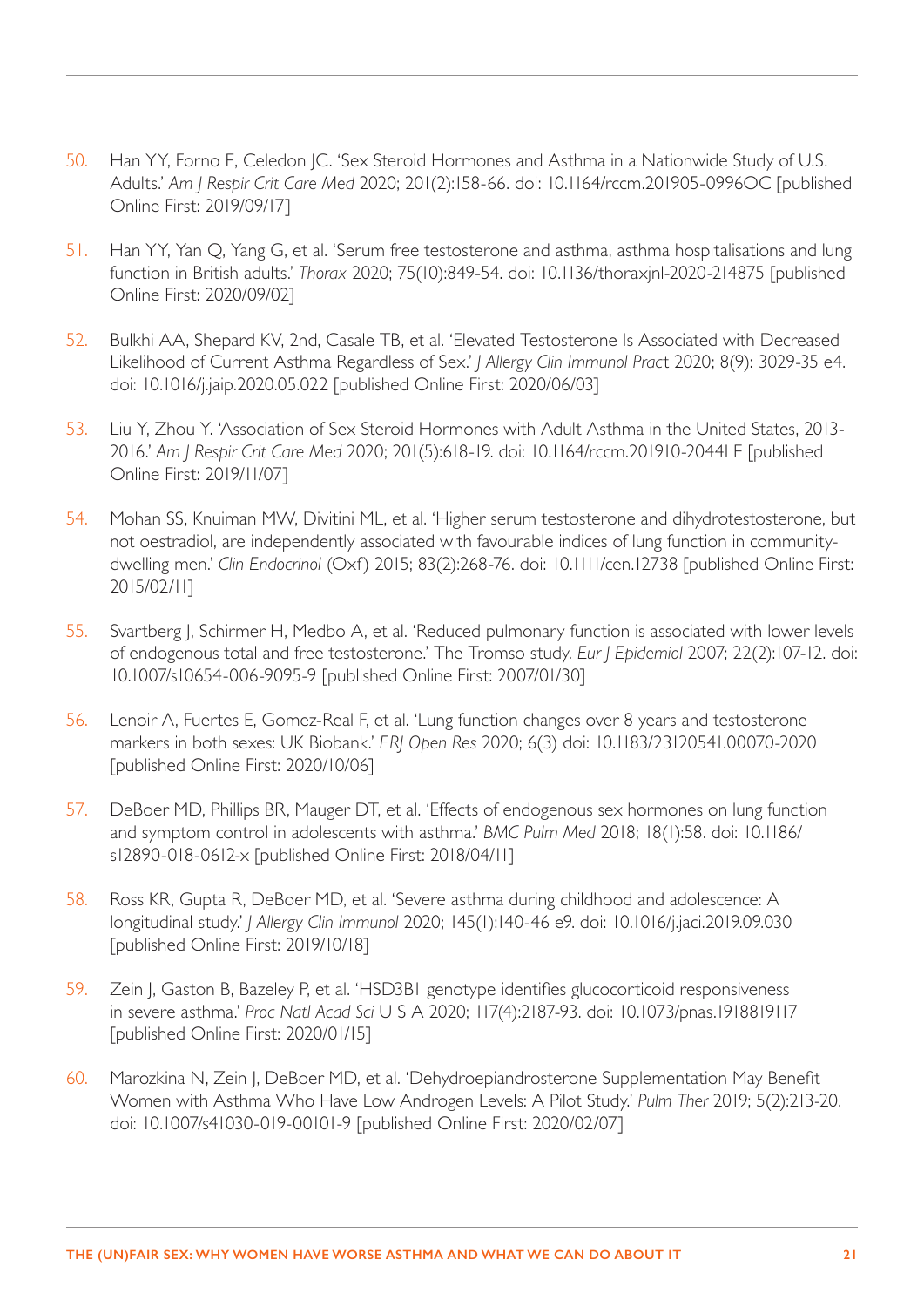- <span id="page-22-0"></span>61. Wenzel SE, Robinson CB, Leonard JM, et al. 'Nebulized dehydroepiandrosterone-3-sulfate improves asthma control in the moderate-to-severe asthma results of a 6-week, randomized, double-blind, placebo-controlled study.' *Allergy Asthma Proc* 2010; 31(6):461-71. doi: 10.2500/aap.2010.31.3384 [published Online First: 2011/06/29]
- <span id="page-22-1"></span>62. Horizon Europe Strategic plan 2021-2024 **[https://op.europa.eu/en/web/eu-law-and-publications/](https://op.europa.eu/en/web/eu-law-and-publications/publication-detail/-/publication/3c6ffd74-8ac3-11eb-b85c-01aa75ed71a1) [publication-detail/-/publication/3c6ffd74-8ac3-11eb-b85c-01aa75ed71a1](https://op.europa.eu/en/web/eu-law-and-publications/publication-detail/-/publication/3c6ffd74-8ac3-11eb-b85c-01aa75ed71a1)**
- <span id="page-22-2"></span>63. NIH Strategic Goals and Objectives, see **[www.nhlbi.nih.gov/about/strategic-vision/goals-and](http://www.nhlbi.nih.gov/about/strategic-vision/goals-and-objectives/investigate-factors-account-differences-health-among)[objectives/investigate-factors-account-differences-health-among](http://www.nhlbi.nih.gov/about/strategic-vision/goals-and-objectives/investigate-factors-account-differences-health-among)**
- <span id="page-22-3"></span>64. NIH Policy on Sex as a Biological Variable. **[https://orwh.od.nih.gov/sex-gender/nih-policy-sex](https://orwh.od.nih.gov/sex-gender/nih-policy-sex-biological-variable)[biological-variable](https://orwh.od.nih.gov/sex-gender/nih-policy-sex-biological-variable)**
- <span id="page-22-4"></span>65. Cision PR Newswire. Femtech Market to Reach USD 60.01 Billion By 2027 | CAGR of 15.6%: Emergen Research. (14 Sep 2020) **[www.prnewswire.co.uk/news-releases/femtech-market-to](https://www.prnewswire.co.uk/news-releases/femtech-market-to-reach-usd-60-01-billion-by-2027-cagr-of-15-6-emergen-research-899205870.html#:~:text=14%2C%202020%20%2FPRNewswire%2F%20%2D%2D,among%20the%20world’s%20female%20population)[reach-usd-60-01-billion-by-2027-cagr-of-15-6-emergen-research-899205870.html](https://www.prnewswire.co.uk/news-releases/femtech-market-to-reach-usd-60-01-billion-by-2027-cagr-of-15-6-emergen-research-899205870.html#:~:text=14%2C%202020%20%2FPRNewswire%2F%20%2D%2D,among%20the%20world’s%20female%20population)**
- <span id="page-22-5"></span>66. Nesta. Women get intimate with their hormones **[www.nesta.org.uk/feature/ten](http://www.nesta.org.uk/feature/ten-predictions-2020/women-get-intimate-their-hormones)[predictions-2020/women-get-intimate-their-hormones](http://www.nesta.org.uk/feature/ten-predictions-2020/women-get-intimate-their-hormones)**
- <span id="page-22-6"></span>67. Inside Big Data. Meet Flo – The First Period & Ovulation Tracker that Uses Neural Networks (May 21, 2017) **[https://insidebigdata.com/2017/05/21/meet-flo-first-period-ovulation-tracker](https://insidebigdata.com/2017/05/21/meet-flo-first-period-ovulation-tracker-uses-neural-networks)[uses-neural-networks](https://insidebigdata.com/2017/05/21/meet-flo-first-period-ovulation-tracker-uses-neural-networks)**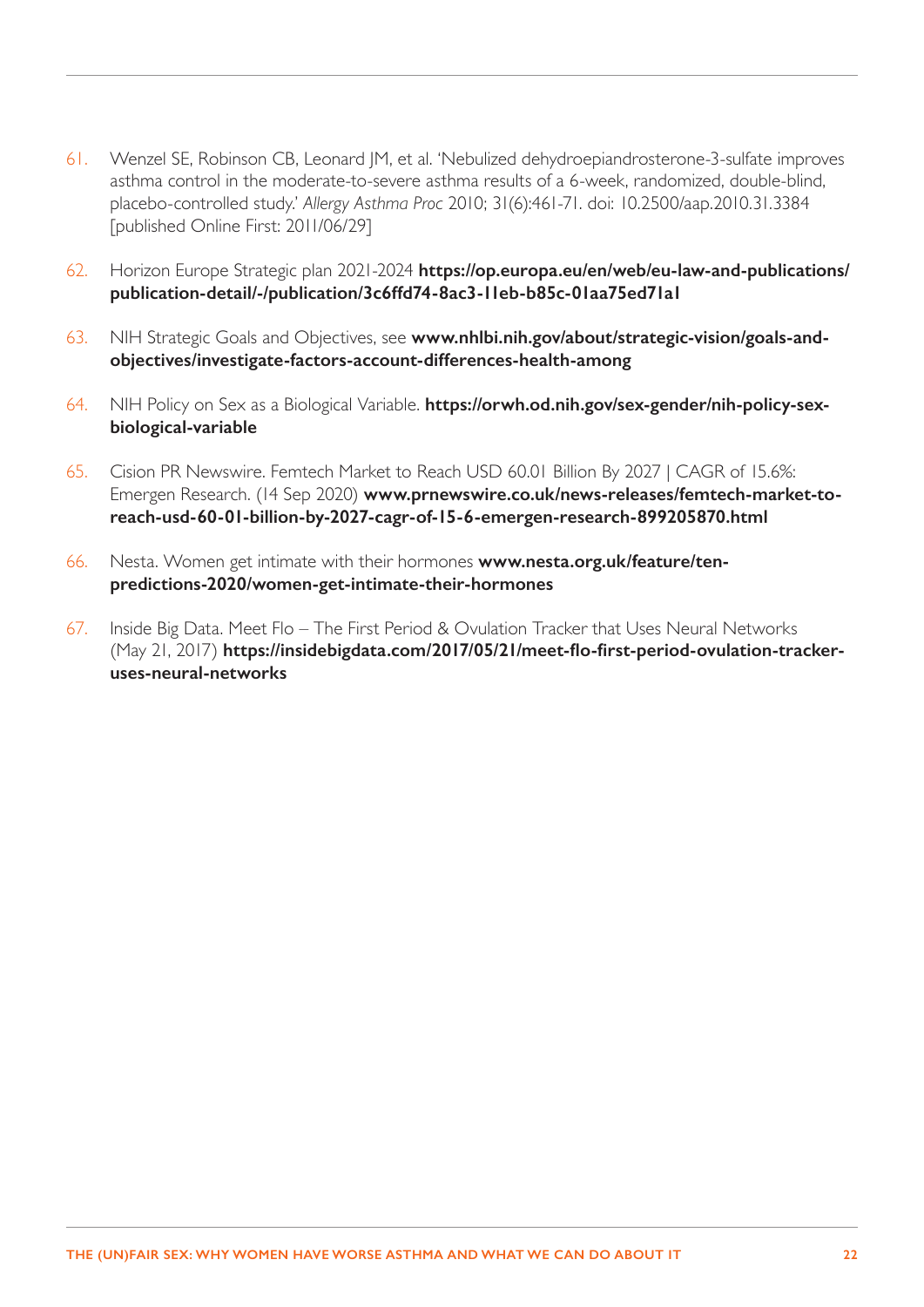# <span id="page-23-0"></span>Acknowledgements

Attendees at the Asthma UK and British Lung Foundation virtual meeting on sex hormones and asthma, November 2, 2020, who contributed to the report:

Dr Mireya Becerra-Díaz, John Hopkins University Dr Apostolos Bossios, Karolinska Institutet Dr Louise Brown, University College London Dr M. Furkan Burak, Harvard T.H. Chan School of Public Health Dr Natalie Castell, John Hopkins University Professor Sven-Erik Dahlén, Karolinska Institutet, Sweden Dr Tamsyn Derrick, Medical Research Council (UK) Olivia Fulton Professor Ben Gaston, Indiana University Dr Jean-Charles Guéry, Université Toulouse III Professor Liam Heaney, Queen's University Belfast Professor Nicola Heller, John Hopkins University Dr David Leather, GlaxoSmithKline Professor Dawn Newcomb, Vanderbilt University Dr Patricia Noel, National Heart, Lung, and Blood Institute (USA) Professor Salman Siddiqui, University of Leicester Professor Aziz Sheikh, University of Edinburgh Dr Eva Wikström Jonsson, Karolinska Institutet, Sweden

Dr Valentyna Yasinska, Karolinska Institutet, Sweden

meeting which formed the basis for this report.

# **Asthma UK authors**

Krisnah Poinasamy Dr Yarunnessa Khan

**Report editor**  Dr Samantha Walker

We would also like to thank Dr Eleanor Ling for summarising the Asthma UK and British Lung Foundation